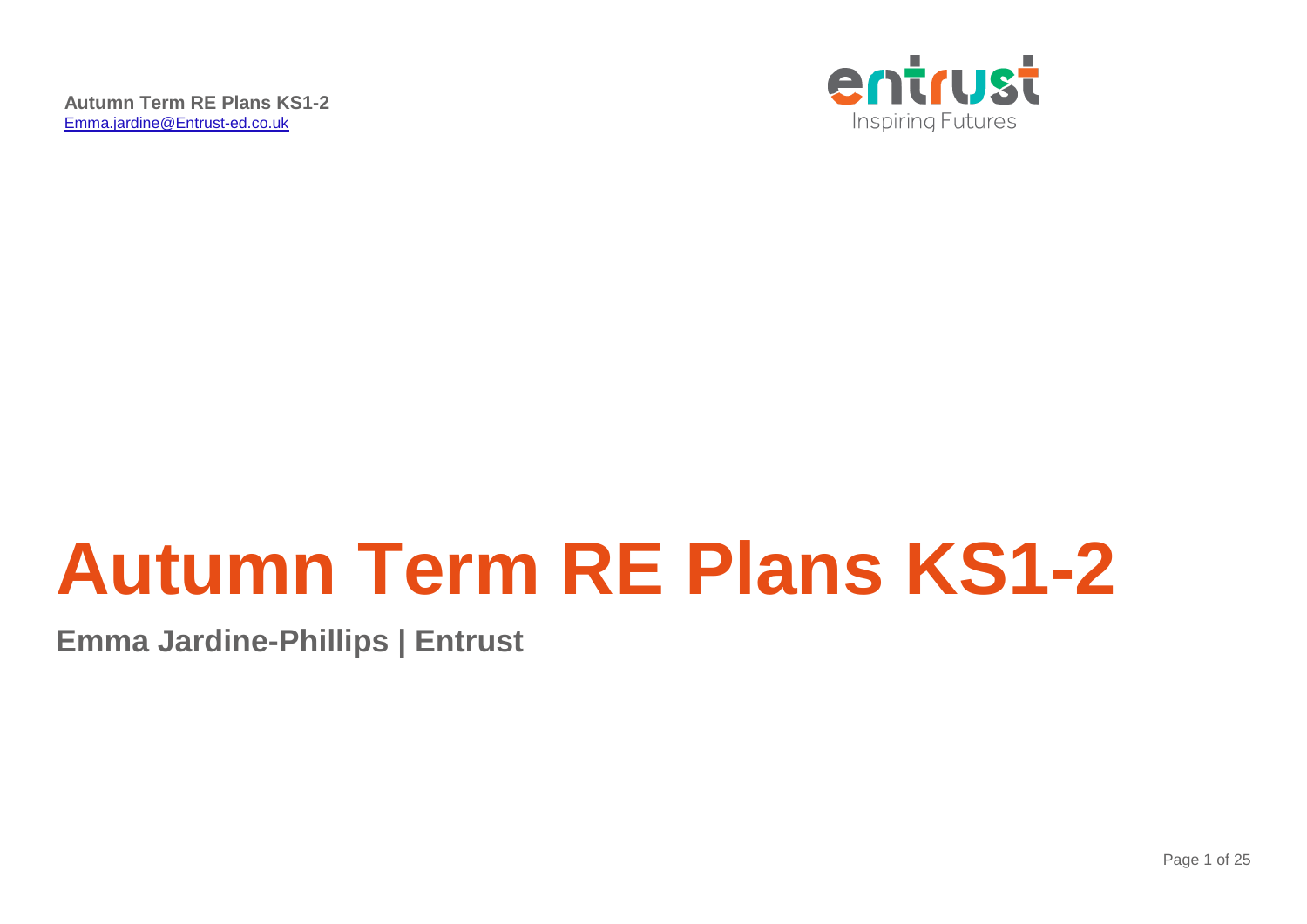

#### Guidance for schools

The Ofsted 2010 report 'Transforming religious education' contained several useful recommendations to ensure high standards in the subject of RE. One of these recommendations was to ensure that agreed syllabuses and related provide more guidance on teaching about Christianity and non-religious world views, and effective ways of balancing the need to foster respect for pupils' religions and beliefs with the promotion of open, critical, investigative learning in RE.

The Staffordshire Agreed Syllabus does not significantly prescribe content acknowledging that this is a matter for schools to decide for themselves, however Staffordshire SACRE also understands that planning for good learning and progression in RE takes time. In many primary schools the leading teacher of RE is not an RE specialist and this creates many challenges. Keen to support schools in delivering challenging and stimulating RE which support enquiry and engages pupils in the study of religion, the medium term plans that follow offer ideas and examples for schools.

These plans are non-statutory and schools could choose to follow one or all of these plans or to simply plan their own. Schools are free to use or adapt any or all of them. They provide the start point for more detailed lesson planning and signpost schools wishing to pursue the ideas in the right direction for appropriate resources. The plans show progression through the age related expectations and leave schools free to decide which aspect of the teaching and learning activities is most appropriate to assess

The curriculum opportunities in the programmes of study focus on religious experience. To support good learning and skill development the following suggestions will help you to get the maximum impact from both the plans provided or from your own individual ideas. Pupils should, as appropriate:

- encounter people from different religious and philosophical groups who can express a range of convictions on religious and moral issues
- visit places of religious significance
- use ICT to enhance understanding
- discuss, question and evaluate important issues in religion and philosophy including ultimate questions and ethical issues
- reflect upon and carefully evaluate their own and others' beliefs and values using reasoned and balanced arguments
- use a range of forms of expression to communicate their arguments
- explore the connection between RE and other curriculum areas

Long Term Plan KS1-2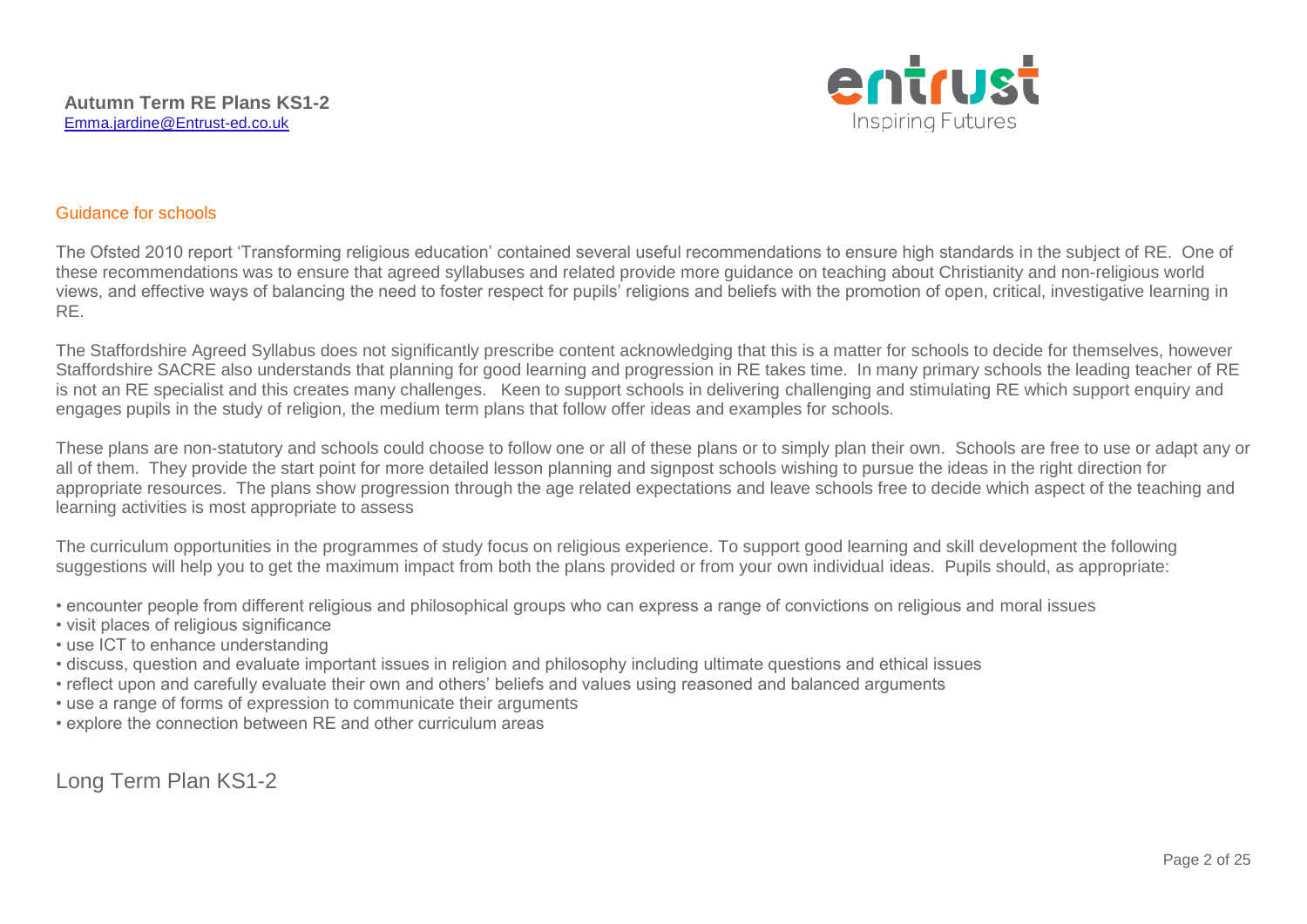

|              | <b>Autumn 1</b>                                                                                                                                                                         | <b>Autumn 2</b>                                                                                                                            | <b>Spring 1</b>                                                                                                                                                                                                                         | <b>Spring 2</b>                                                                                                                                      | <b>Summer 1</b>                                                                                                                                                  | <b>Summer 2</b>                                                                                                                                       |
|--------------|-----------------------------------------------------------------------------------------------------------------------------------------------------------------------------------------|--------------------------------------------------------------------------------------------------------------------------------------------|-----------------------------------------------------------------------------------------------------------------------------------------------------------------------------------------------------------------------------------------|------------------------------------------------------------------------------------------------------------------------------------------------------|------------------------------------------------------------------------------------------------------------------------------------------------------------------|-------------------------------------------------------------------------------------------------------------------------------------------------------|
| $\mathsf{R}$ | Identify and ask<br>questions about<br>customs associated<br>with particular<br>religious<br>communities<br>1.4 <sub>b</sub><br><b>Special Places</b><br>and Festivals                  | <b>Explore</b> stories<br>about the lives and<br>teachings of key<br>religious figures<br>1.1 <sub>b</sub><br>The birth of<br><b>Jesus</b> | <b>Identify</b> symbolic<br>actions, gestures<br>and rituals and talk<br>about how they are<br>used as part of<br>worship and<br>ceremonies<br>1.3 <sub>b</sub><br>Relationships,<br>promises and<br>church<br>wedding<br>celebrations. | <b>Find out about</b><br>ways in which<br>sacred texts are<br>regarded, read and<br>handled by<br>believers<br>1.1c<br><b>Easter</b><br>celebrations | Ask and respond<br>imaginatively to<br>questions about<br>things that are<br>interesting or<br>puzzling in the<br>world<br>1.5a<br><b>Caring for</b><br>creation | <b>Hear and respond</b><br>to stories about<br>belonging and<br>relating to religious<br>communities<br>1.4a<br><b>Helping others</b>                 |
| Year 1       | <b>Listen to examples</b><br>of care and concern<br>shown by believers<br>and religious<br>communities and<br>explore the<br>reasons for these<br>actions<br>1.6 <sub>b</sub><br>Caring | <b>Find out about</b><br>ceremonies in which<br>special moments in<br>the life cycle are<br>marked<br>1.4c<br><b>Belonging</b>             | <b>Explore</b> the<br>preparations for and<br>find out about the<br>celebration of<br>festivals<br>1.2 <sub>b</sub><br><b>Celebrations</b>                                                                                              | Listen to and ask<br>questions about<br>stories of individuals<br>and their<br>relationship with<br>God<br>1.5 <sub>b</sub><br><b>Families</b>       | <b>Engage with</b><br>stories and extracts<br>from religious<br>literature and talk<br>about their<br>meanings<br>1.1a<br><b>Answers</b>                         | <b>Find out about how</b><br>and when people<br>worship and ask<br>questions about<br>why this is important<br>to believers<br>1.2a<br><b>Worship</b> |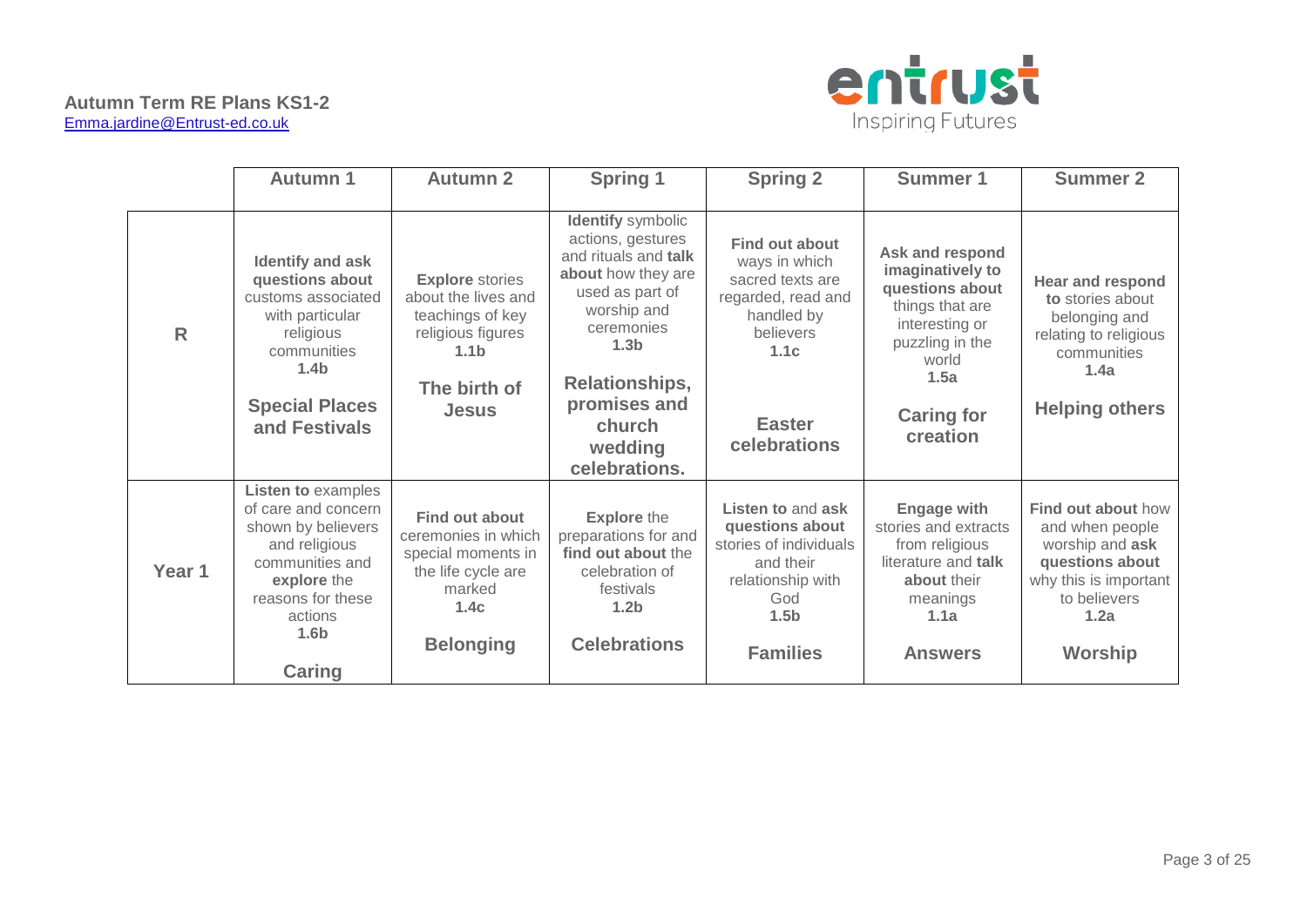



| Year <sub>2</sub> | <b>Explore</b> stories<br>from religious<br>traditions and find<br>out about attitudes<br>to the natural world<br>1.6c | <b>Engage with</b><br>religious beliefs and<br>ideas expressed<br>through story,<br>symbol and other<br>visual forms of<br>expression<br>1.3c | <b>Identify</b> symbolic<br>actions, gestures<br>and rituals and talk<br>about how they are<br>used as part of<br>worship and<br>ceremonies<br>1.3 <sub>b</sub> | <b>Identify the</b><br>importance for<br>some people of<br>belonging to a<br>religion and<br>recognise the<br>difference this<br>makes to their lives<br>1.2c | <b>Explore</b> a range of<br>stories and extracts<br>from sacred writings<br>and talk about<br>meaning they have<br>for believers<br>1.5c | Listen and<br>respond to stories<br>highlighting the<br>morals and values<br>of believers in<br>practice<br>1.6a |
|-------------------|------------------------------------------------------------------------------------------------------------------------|-----------------------------------------------------------------------------------------------------------------------------------------------|-----------------------------------------------------------------------------------------------------------------------------------------------------------------|---------------------------------------------------------------------------------------------------------------------------------------------------------------|-------------------------------------------------------------------------------------------------------------------------------------------|------------------------------------------------------------------------------------------------------------------|
|                   | Caring for the<br>natural world                                                                                        | <b>Valuing new</b><br><b>life</b>                                                                                                             | <b>Worship and</b><br>ceremonies                                                                                                                                | <b>Belonging to a</b><br>group                                                                                                                                | <b>Storytelling</b><br>through sacred<br>writings                                                                                         | <b>Showing</b><br>kindness and<br>goodness                                                                       |

|                   | <b>Autumn 1</b>                                                                                                                                                                                     | <b>Autumn 2</b>                                                                                                                                 | <b>Spring 1</b>                                                                                                                                                   | <b>Spring 2</b>                                                                                                                                                       | Summer 1                                                                                                                                                                                                       | <b>Summer 2</b>                                                                                                                                                                                     |
|-------------------|-----------------------------------------------------------------------------------------------------------------------------------------------------------------------------------------------------|-------------------------------------------------------------------------------------------------------------------------------------------------|-------------------------------------------------------------------------------------------------------------------------------------------------------------------|-----------------------------------------------------------------------------------------------------------------------------------------------------------------------|----------------------------------------------------------------------------------------------------------------------------------------------------------------------------------------------------------------|-----------------------------------------------------------------------------------------------------------------------------------------------------------------------------------------------------|
| Year <sub>3</sub> | <b>Explore</b> rules for living<br>found in sacred<br>writings and teachings<br>and ask questions<br>about their impact on<br>the lives of believers<br>2.6a<br><b>Exploring living by</b><br>rules | <b>Compare and</b><br>contrast the practice<br>of religion in the home<br>in different religious<br>communities<br>2.2a<br>Religion in the home | <b>Compare and</b><br>contrast the use of<br>symbols, actions and<br>gestures used in<br>worship by different<br>communities<br>2.3c<br><b>Symbols of worship</b> | Investigate some<br>features of key<br>religious festivals and<br>celebrations and<br>identify similarities and<br>differences<br>2.2c<br><b>Sharing special food</b> | <b>Explore</b> the meaning<br>of a wide range of<br>stories about the<br>beginnings of the<br>world and reflect<br>upon their importance<br>for believers<br>2.1 <sub>d</sub><br>The beginning of the<br>World | <b>Explore</b> into the life<br>of key religious<br>figures and <b>make</b><br>links with teachings<br>and practices of<br>special significance<br>to followers<br>2.1c<br><b>Religious Leaders</b> |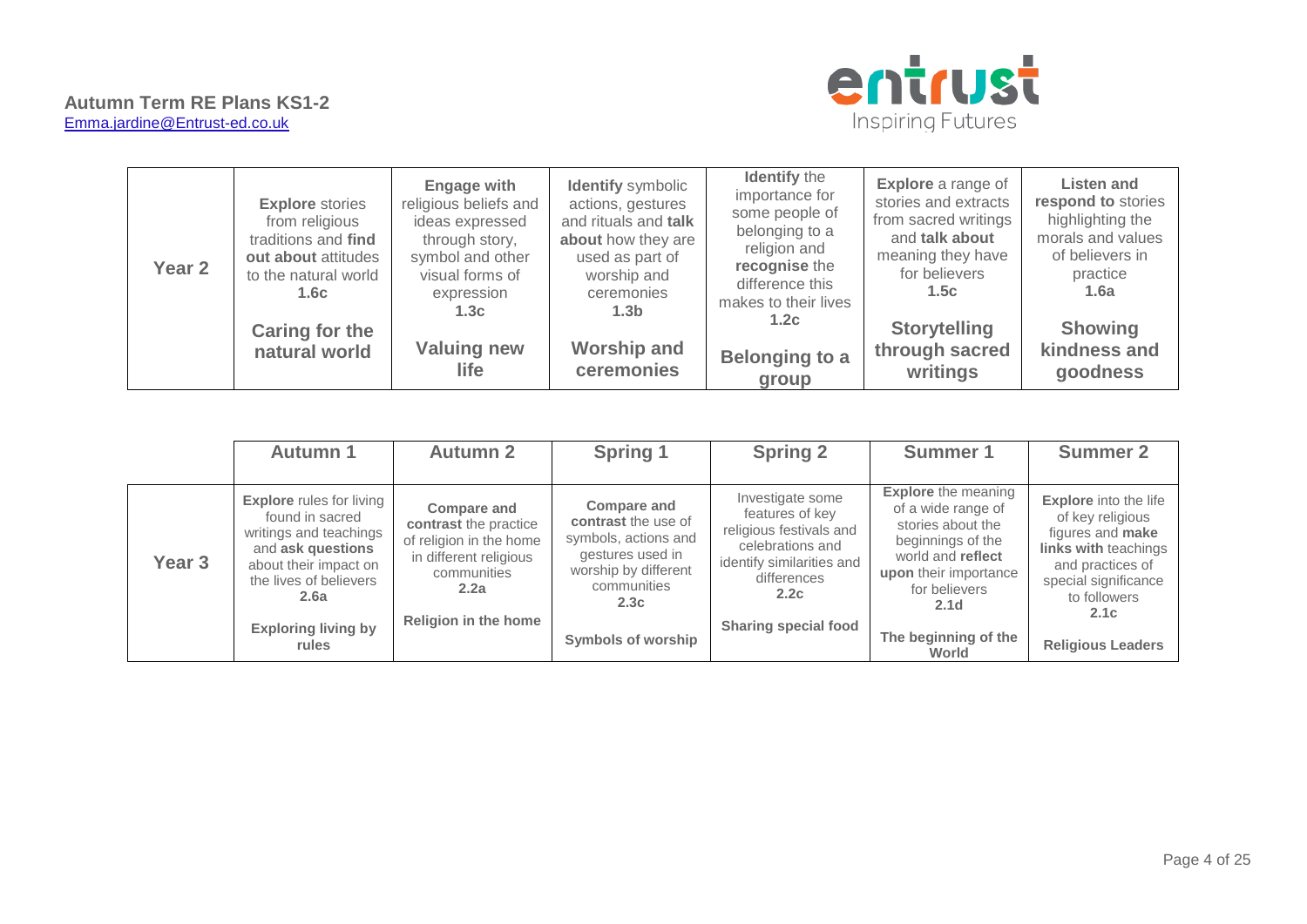

| Year 4            | <b>Explore</b> religious<br>stories and teachings<br>about the environment<br>and identify and<br>reflect their impact on<br>behaviour<br>2.6 <sub>d</sub><br>Environment:<br><b>Harvest</b>                 | Investigate the<br>importance for<br>believers of<br>ceremonies in which<br>special moments in<br>the life cycle are<br>marked<br>2.4 <sub>d</sub><br><b>Landmarks in life</b>                                                 | <b>Engage with a variety</b><br>of people about their<br>beliefs and values and<br>ask questions about<br>the way commitment<br>affects their lives<br>2.6c<br><b>Commitment: Lent</b>      | Research some key<br>events in the<br>development of a<br>religious tradition and<br>explain the impact on<br>believers today<br>2.4c<br>Study of a chosen<br>religion   | <b>Identify</b> some of the<br>ways in which religions<br>name and describe<br>attributes of God and<br>make links with belief<br>and practice<br>2.3 <sub>d</sub><br><b>Thinking about God</b>         | <b>Identify</b> the main<br>features and patterns<br>of an act of worship<br>and talk about the<br>importance of<br>worship for believers<br>2.2 <sub>b</sub><br><b>Features and</b><br>patterns of worship |
|-------------------|--------------------------------------------------------------------------------------------------------------------------------------------------------------------------------------------------------------|--------------------------------------------------------------------------------------------------------------------------------------------------------------------------------------------------------------------------------|---------------------------------------------------------------------------------------------------------------------------------------------------------------------------------------------|--------------------------------------------------------------------------------------------------------------------------------------------------------------------------|---------------------------------------------------------------------------------------------------------------------------------------------------------------------------------------------------------|-------------------------------------------------------------------------------------------------------------------------------------------------------------------------------------------------------------|
| Year <sub>5</sub> | <b>Explore</b> a variety of<br>forms of literature<br>found in sacred books<br>and <b>investigate</b> a<br>range of religious<br>teachings<br>2.1 <sub>b</sub><br><b>Sacred writings:</b><br><b>Hinduism</b> | <b>Explore</b> the symbolic<br>use of a wide range of<br>objects, sounds, visual<br>images, actions and<br>gestures and make<br>suggestions as to the<br>intended meaning they<br>might have for<br>believers<br>2.3a<br>Peace | <b>Explore</b> the diversity<br>of a range of religious<br>traditions and identify<br>and reflect on<br>similarities and<br>differences<br>2.4a<br><b>Religious diversity:</b><br>happiness | <b>Investigate and</b><br>reflect upon a range<br>of religious responses<br>to suffering, hardship<br>and death<br>2.5 <sub>b</sub><br>Easter: suffering and<br>hardship | <b>Explore</b> the origins of<br>sacred writings and<br>consider their<br>importance for<br>believers today<br>2.1a<br>Wise words                                                                       | Investigate the life<br>of a person who has<br>been inspired by<br>their faith and make<br><b>links</b> between belief<br>and action<br>2.2 <sub>d</sub><br>Values and beliefs                              |
| Year <sub>6</sub> | Investigate<br>ceremonies<br>associated with joining<br>or belonging to a faith<br>community and talk<br>about the meaning of<br>commitment<br>2.6 <sub>b</sub><br><b>Commitment</b>                         | <b>Explore</b> on the<br>meaning of stories<br>drawn from religious<br>sources and reflect<br>upon the significance<br>of key words, phrases<br>or expressions<br>2.3 <sub>b</sub><br><b>Words of wisdom</b>                   | Find out about the<br>activities of a local<br>religious community<br>and make links with<br>key religious teachings<br>2.4 <sub>b</sub><br><b>Taking part</b>                              | <b>Make links between</b><br>beliefs and action and<br>reflect how this might<br>have local, national<br>and international<br>impact<br>2.5d<br><b>Belief in action</b>  | <b>Raise questions</b><br>about issues which<br>cause people to<br>wonder and<br>investigate some<br>answers to be found in<br>religious writings and<br>teachings<br>2.5a<br>The importance of<br>hope | <b>Investigate</b> stories<br>about God's<br>relationship with<br>people and suggest<br>how, for some<br>people, this helps<br>them to make sense<br>of life<br>2.5c<br>Justice: rich and<br>poor           |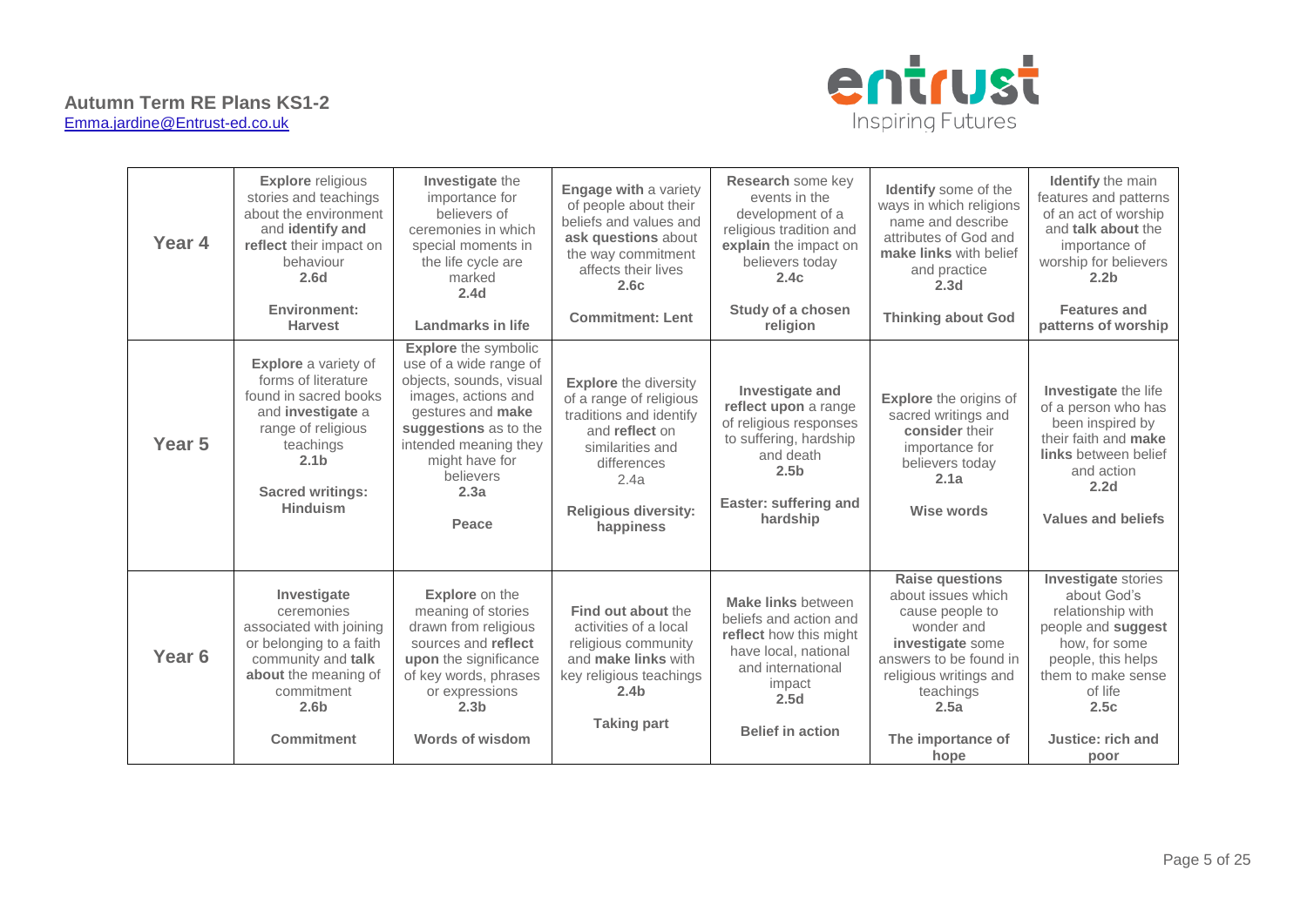

| Year 1                                                                                                                                                                                                                                                                                                                        |                                                                                                                                                                                                                                                                                                                                                                                                                                                                                 |                                                                                                                                                                                                                                                                                                                                                                                                                                                                                                                                                                                                                                                                                                                                                                                                                                                                                                                                                                                                                                                                                                                                                                                                                                                     |                           |
|-------------------------------------------------------------------------------------------------------------------------------------------------------------------------------------------------------------------------------------------------------------------------------------------------------------------------------|---------------------------------------------------------------------------------------------------------------------------------------------------------------------------------------------------------------------------------------------------------------------------------------------------------------------------------------------------------------------------------------------------------------------------------------------------------------------------------|-----------------------------------------------------------------------------------------------------------------------------------------------------------------------------------------------------------------------------------------------------------------------------------------------------------------------------------------------------------------------------------------------------------------------------------------------------------------------------------------------------------------------------------------------------------------------------------------------------------------------------------------------------------------------------------------------------------------------------------------------------------------------------------------------------------------------------------------------------------------------------------------------------------------------------------------------------------------------------------------------------------------------------------------------------------------------------------------------------------------------------------------------------------------------------------------------------------------------------------------------------|---------------------------|
| <b>Religious Education</b>                                                                                                                                                                                                                                                                                                    | Title: 1.6b Caring                                                                                                                                                                                                                                                                                                                                                                                                                                                              |                                                                                                                                                                                                                                                                                                                                                                                                                                                                                                                                                                                                                                                                                                                                                                                                                                                                                                                                                                                                                                                                                                                                                                                                                                                     | Year:1 Term: Aut1 Hours:5 |
| Programme of Learning Focus                                                                                                                                                                                                                                                                                                   |                                                                                                                                                                                                                                                                                                                                                                                                                                                                                 |                                                                                                                                                                                                                                                                                                                                                                                                                                                                                                                                                                                                                                                                                                                                                                                                                                                                                                                                                                                                                                                                                                                                                                                                                                                     |                           |
|                                                                                                                                                                                                                                                                                                                               | shown by believers and religious communities and explore reasons for these actions                                                                                                                                                                                                                                                                                                                                                                                              | To support the learners to become religiously literate, this unit will provide opportunities to: Reflect on examples of care and concern                                                                                                                                                                                                                                                                                                                                                                                                                                                                                                                                                                                                                                                                                                                                                                                                                                                                                                                                                                                                                                                                                                            |                           |
| <b>Broad Learning</b>                                                                                                                                                                                                                                                                                                         | Assessment criteria and                                                                                                                                                                                                                                                                                                                                                                                                                                                         | <b>Learning Activities</b>                                                                                                                                                                                                                                                                                                                                                                                                                                                                                                                                                                                                                                                                                                                                                                                                                                                                                                                                                                                                                                                                                                                                                                                                                          |                           |
| Objective                                                                                                                                                                                                                                                                                                                     | differentiation                                                                                                                                                                                                                                                                                                                                                                                                                                                                 |                                                                                                                                                                                                                                                                                                                                                                                                                                                                                                                                                                                                                                                                                                                                                                                                                                                                                                                                                                                                                                                                                                                                                                                                                                                     |                           |
| <b>EXPLORE</b><br>Learners should be able to<br>identify ways in which faith<br>communities respond to need and<br>link this with their beliefs<br><b>ENGAGE</b><br>Learners should be able to<br>identify the teachings of faith<br>communities about caring for<br>others and suggest how this<br>might impact on behaviour | WTS: All learners should be able to say how<br>faith communities care for others<br>EXS: Most learners should be able to suggest<br>how and why members of faith communities<br>care for others recalling the outline of faith<br>stories which focus on caring for others<br>GDS: Some learners should be able to explain<br>how a believer might try to put the teachings<br>into practice in their own lives<br>Assessment opportunities (what<br>will be assessed and when) | How do people show they care?<br>For example: Explore the idea of belonging and caring (family, school, church, pets, dolls, and people in news).<br>Draw people who care for us e.g. doctors, teachers etc. Are there special things and people that we care for?<br>Who cares for us? Encourage pupils to share experiences of their own families. Collect and make pictures for a<br>display about people who care for others<br>How do faith communities show they care?<br>Introduce a different faith e.g. Sikhism. Time could be spent on an introduction and an exploration of the 5Ks of<br>Sikhism. There are many video clips online about Guru Nanak and Sikhism. This work would make excellent<br>display work. Talk about the Langar (free kitchen in the Gurdwara). Why does a Gurdwara need a kitchen?<br>How do Sikhs show they care through a Gurdwara? What would the world/town be like if everywhere had a<br>langar? Invite a visitor from a faith community to talk about how the faith community cares for others.<br>Why do believers care for others?<br>Roleplay the distribution of prashad in the gurdwara (using sweets or toffees). Explain that people of faith<br>receive rather than take food. Which is better? |                           |
| <b>REFLECT</b><br>Learners should be able to<br>identify who cares for them and<br>who they care for and explain<br>how and why people show they<br>care in different ways                                                                                                                                                    |                                                                                                                                                                                                                                                                                                                                                                                                                                                                                 | Who do you care for?<br>Act out a situation which the children are familiar with (new child at school, being lost, losing something precious,<br>sharing, saying sorry, being fair, etc) How did pupils show acts of care?<br>Introduce pictures of people who are sad. Children discuss why they are sad, and record how they would<br>change things. Discuss feelings of those who have been helped.<br>Engage in practical task, e.g. writing a card to someone who is sick, act out situations where practical help can<br>be given to people in need.                                                                                                                                                                                                                                                                                                                                                                                                                                                                                                                                                                                                                                                                                          |                           |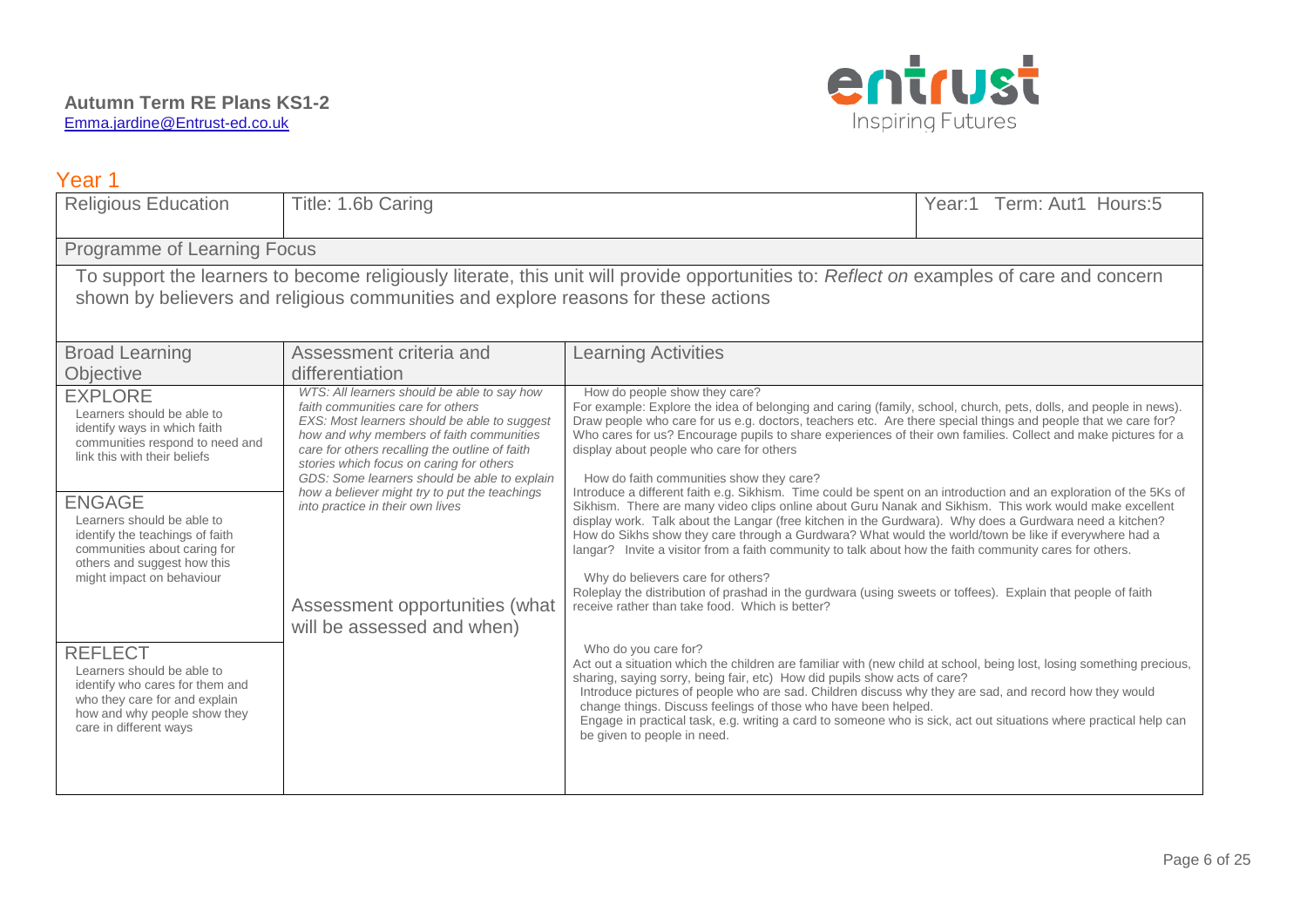

| <b>Religious Education</b>                                                                                                                                                           | Title: 1.4c Belonging                                                                                                                                                                                                                                                                                                                           |                                                                                                                                                                                                                                                                                                                                                                                                                                                                                                                                                                                                                                                                                                                                                                                                                                                                                                                                                                                                                                                                                                                                                                            | Year: 1 Term: Au2 Hours: 5 |  |  |  |
|--------------------------------------------------------------------------------------------------------------------------------------------------------------------------------------|-------------------------------------------------------------------------------------------------------------------------------------------------------------------------------------------------------------------------------------------------------------------------------------------------------------------------------------------------|----------------------------------------------------------------------------------------------------------------------------------------------------------------------------------------------------------------------------------------------------------------------------------------------------------------------------------------------------------------------------------------------------------------------------------------------------------------------------------------------------------------------------------------------------------------------------------------------------------------------------------------------------------------------------------------------------------------------------------------------------------------------------------------------------------------------------------------------------------------------------------------------------------------------------------------------------------------------------------------------------------------------------------------------------------------------------------------------------------------------------------------------------------------------------|----------------------------|--|--|--|
|                                                                                                                                                                                      | Programme of Learning Focus                                                                                                                                                                                                                                                                                                                     |                                                                                                                                                                                                                                                                                                                                                                                                                                                                                                                                                                                                                                                                                                                                                                                                                                                                                                                                                                                                                                                                                                                                                                            |                            |  |  |  |
|                                                                                                                                                                                      | Find out about ceremonies in which special moments in the life cycle are marked                                                                                                                                                                                                                                                                 | To support the learners to become religiously literate, this unit will provide opportunities to:                                                                                                                                                                                                                                                                                                                                                                                                                                                                                                                                                                                                                                                                                                                                                                                                                                                                                                                                                                                                                                                                           |                            |  |  |  |
| <b>Broad Learning</b>                                                                                                                                                                | Assessment criteria and                                                                                                                                                                                                                                                                                                                         | <b>Learning Activities</b>                                                                                                                                                                                                                                                                                                                                                                                                                                                                                                                                                                                                                                                                                                                                                                                                                                                                                                                                                                                                                                                                                                                                                 |                            |  |  |  |
| <b>Objective</b>                                                                                                                                                                     | differentiation                                                                                                                                                                                                                                                                                                                                 |                                                                                                                                                                                                                                                                                                                                                                                                                                                                                                                                                                                                                                                                                                                                                                                                                                                                                                                                                                                                                                                                                                                                                                            |                            |  |  |  |
| <b>EXPLORE</b><br>Learners should be able to<br>identify and describe<br>ceremonies which are special to<br>faith communities and suggest<br>why they are important to<br>believers  | WTS: All learners should be able to identify<br>special moments in life that are celebrated<br>by faith communities<br>EXS: Most learners should be able to<br>describe what happens at such a<br>celebration<br>GDS: Some learners should be able to<br>suggest reasons why it might be important<br>to believers to celebrate in this way and | Why do people celebrate special moments in life? Explore the sort of groups that people belong to.<br>For example: Show pupils different uniforms, such as Beavers Rainbows, a school uniform, a swimsuit<br>and badges, a football scarf and programme, a family photograph from a photo album. Talk about how<br>you join, or come to belong to one of these groups, what it means to belong, what promises people<br>make and what these people share. Create a display with the uniforms and pictures. Alongside each<br>add a caption, for example, 'Being a Beaver means', and 'Belonging to a family means' Read<br>stories about what it means to belong.<br>How do faith communities celebrate special moments in life? Find out about religious welcoming                                                                                                                                                                                                                                                                                                                                                                                                        |                            |  |  |  |
| <b>ENGAGE</b><br>Learners should be able to link faith<br>stories with beliefs, ceremonies and<br>actions                                                                            | how members of the faith community show<br>what they believe through their celebrations<br>Assessment opportunities<br>(what will be assessed and<br>when)                                                                                                                                                                                      | ceremonies.<br>For example: Show items associated with welcoming a baby in Christianity concentrating on infant<br>baptism, such as a baptismal candle, a certificate of baptism, water, appropriate pictures. Invite a<br>practising Christian with a recently baptised baby to visit and talk about the experience, or celebrate a<br>mock baptism in the classroom/local church using local clergy. Create a display alongside other<br>'Belonging' images. Look at a welcoming ceremony from a different tradition using important items in<br>the same way. Find out what promises are made.                                                                                                                                                                                                                                                                                                                                                                                                                                                                                                                                                                          |                            |  |  |  |
| <b>REFLECT</b><br>Learners should be able to<br>identify special ceremonies from<br>their own experience and<br>explore their own related<br>feelings as well as those of<br>others. |                                                                                                                                                                                                                                                                                                                                                 | What do these ceremonies mean to believers? Select aspects of the ceremonies from two different<br>religions and find out what they mean to members of the faith community.<br>For example: Water in baptism - list all the things we use water for, and talk about the reasons why it is<br>a good symbol in baptism. The candle in baptism - talk about the reasons why we need light, and why it<br>is a good symbol in baptism.<br>Islam - the shaving of the hair and the giving of money to charity. Why are these things important to<br>believers? Add a caption to the display - 'Being a Christian means' What does belonging mean to<br>the families?<br>What does it mean to you to celebrate special moments? For example: Talk about a ceremony or<br>celebration they have attended. Talk about how it felt to be there. Brainstorm words to describe those<br>feelings. Create a collage with images from magazines which illustrate these feelings. Plan a class<br>celebration - how about a 'Fri-Yay' celebration? Talk about the celebrations that the pupils would like<br>to join in with and why. Make a list of the reasons to add to the display. |                            |  |  |  |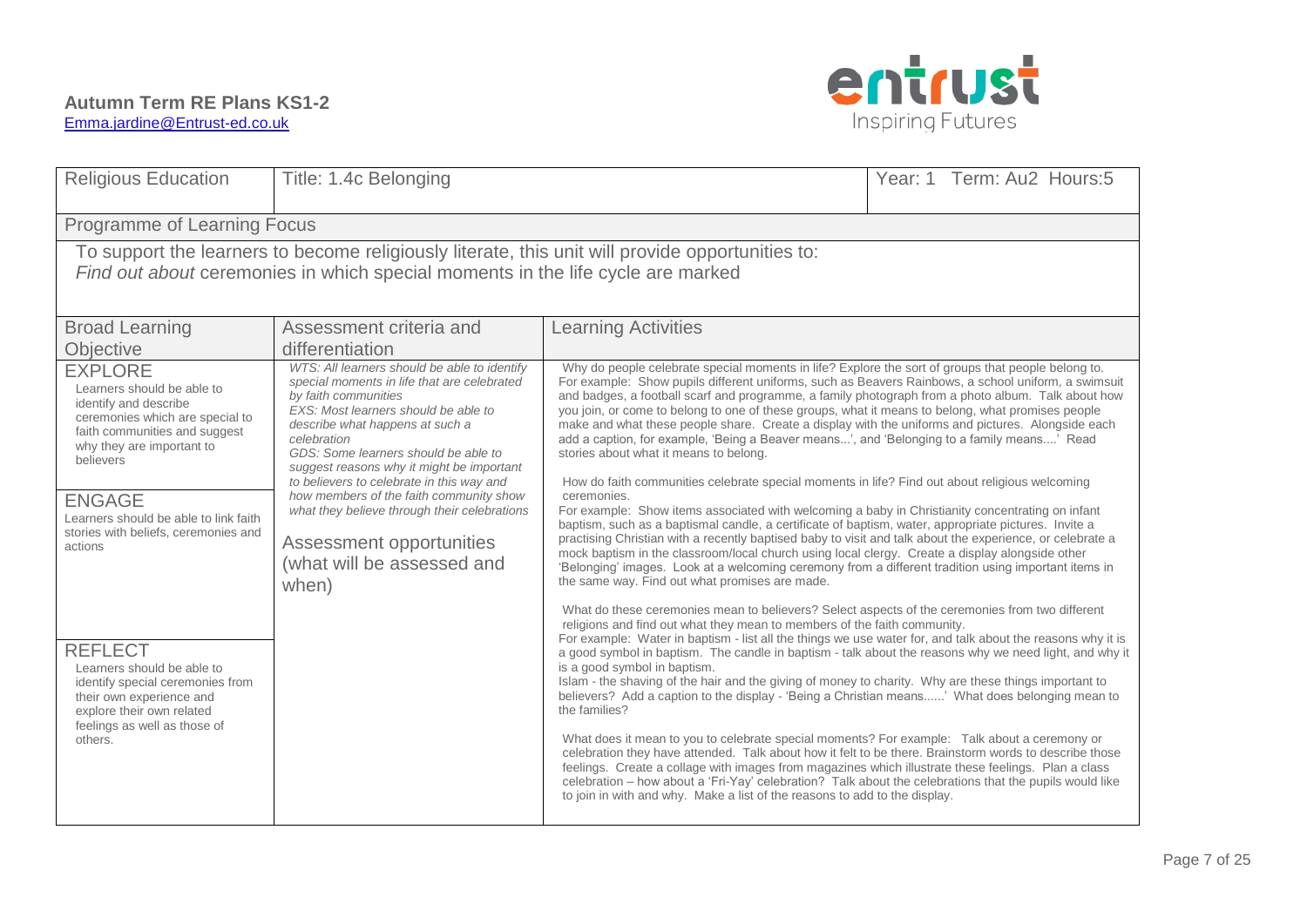

| <b>Religious Education</b>                                                                                                                                                                                                                                                                                                                                                                                                                                                                   | Title: 1.6c Caring for the natural world                                                                                                                                                                                                                                                                                                                                                                                                                           |                                                                                                                                                                                                                                                                                                                                                                                                                                                                                                                                                                                                                                                                                                                                                                                                                                                                                                                                                                                                                                                                                                                                                                                                                                                                                                                                                                                                                                                                                                                                                                                                                                                                                                                                                                                                                                                                                                                                                                                                                                                                                                                                                                                                                                                                                                                                                            | Year:2 Term:AU1 Hours: 5 |  |  |  |
|----------------------------------------------------------------------------------------------------------------------------------------------------------------------------------------------------------------------------------------------------------------------------------------------------------------------------------------------------------------------------------------------------------------------------------------------------------------------------------------------|--------------------------------------------------------------------------------------------------------------------------------------------------------------------------------------------------------------------------------------------------------------------------------------------------------------------------------------------------------------------------------------------------------------------------------------------------------------------|------------------------------------------------------------------------------------------------------------------------------------------------------------------------------------------------------------------------------------------------------------------------------------------------------------------------------------------------------------------------------------------------------------------------------------------------------------------------------------------------------------------------------------------------------------------------------------------------------------------------------------------------------------------------------------------------------------------------------------------------------------------------------------------------------------------------------------------------------------------------------------------------------------------------------------------------------------------------------------------------------------------------------------------------------------------------------------------------------------------------------------------------------------------------------------------------------------------------------------------------------------------------------------------------------------------------------------------------------------------------------------------------------------------------------------------------------------------------------------------------------------------------------------------------------------------------------------------------------------------------------------------------------------------------------------------------------------------------------------------------------------------------------------------------------------------------------------------------------------------------------------------------------------------------------------------------------------------------------------------------------------------------------------------------------------------------------------------------------------------------------------------------------------------------------------------------------------------------------------------------------------------------------------------------------------------------------------------------------------|--------------------------|--|--|--|
|                                                                                                                                                                                                                                                                                                                                                                                                                                                                                              | Programme of Learning Focus                                                                                                                                                                                                                                                                                                                                                                                                                                        |                                                                                                                                                                                                                                                                                                                                                                                                                                                                                                                                                                                                                                                                                                                                                                                                                                                                                                                                                                                                                                                                                                                                                                                                                                                                                                                                                                                                                                                                                                                                                                                                                                                                                                                                                                                                                                                                                                                                                                                                                                                                                                                                                                                                                                                                                                                                                            |                          |  |  |  |
|                                                                                                                                                                                                                                                                                                                                                                                                                                                                                              | To support the learners to become religiously literate, this unit will provide opportunities to:<br>Explore stories from religious traditions and find out about attitudes to the natural world                                                                                                                                                                                                                                                                    |                                                                                                                                                                                                                                                                                                                                                                                                                                                                                                                                                                                                                                                                                                                                                                                                                                                                                                                                                                                                                                                                                                                                                                                                                                                                                                                                                                                                                                                                                                                                                                                                                                                                                                                                                                                                                                                                                                                                                                                                                                                                                                                                                                                                                                                                                                                                                            |                          |  |  |  |
| <b>Broad Learning</b><br>Objective                                                                                                                                                                                                                                                                                                                                                                                                                                                           | Assessment criteria and<br>differentiation                                                                                                                                                                                                                                                                                                                                                                                                                         | <b>Learning Activities</b>                                                                                                                                                                                                                                                                                                                                                                                                                                                                                                                                                                                                                                                                                                                                                                                                                                                                                                                                                                                                                                                                                                                                                                                                                                                                                                                                                                                                                                                                                                                                                                                                                                                                                                                                                                                                                                                                                                                                                                                                                                                                                                                                                                                                                                                                                                                                 |                          |  |  |  |
| <b>EXPLORE</b><br>Learners should be able to link<br>faith stories about the natural<br>world with beliefs, attitudes and<br>action<br><b>ENGAGE</b><br>Learners should be able to<br>identify important teachings from<br>faith stories and demonstrate how<br>these might impact on the lives of<br>believers<br><b>REFLECT</b><br>Learners should be able to<br>identify personal responses to the<br>natural world showing how ideas<br>about right and wrong can<br>influence behaviour | WTS: All learners should be able to identify<br>some important ideas from faith stories about<br>the natural world<br>EXS: Most learners should be able to make<br>suggestions as to what the stories mean about<br>the way believers should treat the natural<br>world<br>GDS: Some learners should be able to<br>suggest how believers might put these ideas<br>into practice in their own lives<br>Assessment opportunities (what<br>will be assessed and when) | How do people show they care about the world?<br>Talk about what is found in a garden and who cares for it. Give pupils opportunity to focus and reflect<br>through natural objects - flowers, leaves, stones, shells etc. Ask pupils to choose one and think about<br>where it came from, how it's made and who looks after it.<br>Look at pictures of different gardens and talk about the similarities and differences, e.g. formal gardens,<br>wildlife gardens, vegetable gardens. Discuss whether a garden needs tending, or whether it grows<br>flowers and foods on its own. Visit and explore a park. Talk to the park keeper or a gardener about the<br>work involved in creating and maintaining a garden. Draw pictures or create a collage of a garden with<br>the plant and animal life which might be found there.<br>Resources: Pictures from magazines of gardens, plants and animals to create a collage, Selection of natural<br>objects. A visit to a local park or garden, a gardener/park keeper willing to talk about looking after the earth.<br>What do faith communities believe about the world?<br>Find out about stories and teachings from religious traditions regarding the care of the land.<br>For example: Read the Christian creation story and what is said about caring for the land. e.g. Genesis1,<br>$2^{15\cdot25}$ , 3 <sup>17 - 24</sup> . Christianity teaches that Adam and Eve were given the earth by God for them to look after<br>it and care for it. Discuss the story/s and confirm understanding – what happened? what pupils liked<br>most/least?, what didn't they understand? Pupils could describe and write about what it was like before<br>creation, they could also represent the creation story in a variety of ways – through drama, art or using<br><b>ICT</b><br>Why do believers show they care about the world?<br>Explore reasons why religious people feel they must care for the land.<br>For example: Using the story from Genesis as the teaching to follow, devise situations in which these<br>teachings might apply and role play, e.g. What might a Christian do if they were given a piece of land<br>which was overgrown and full of rubbish? What would a Christian do if someone wasn't caring for an<br>animal?<br>Resources: Stimulus situations to encourage role play. |                          |  |  |  |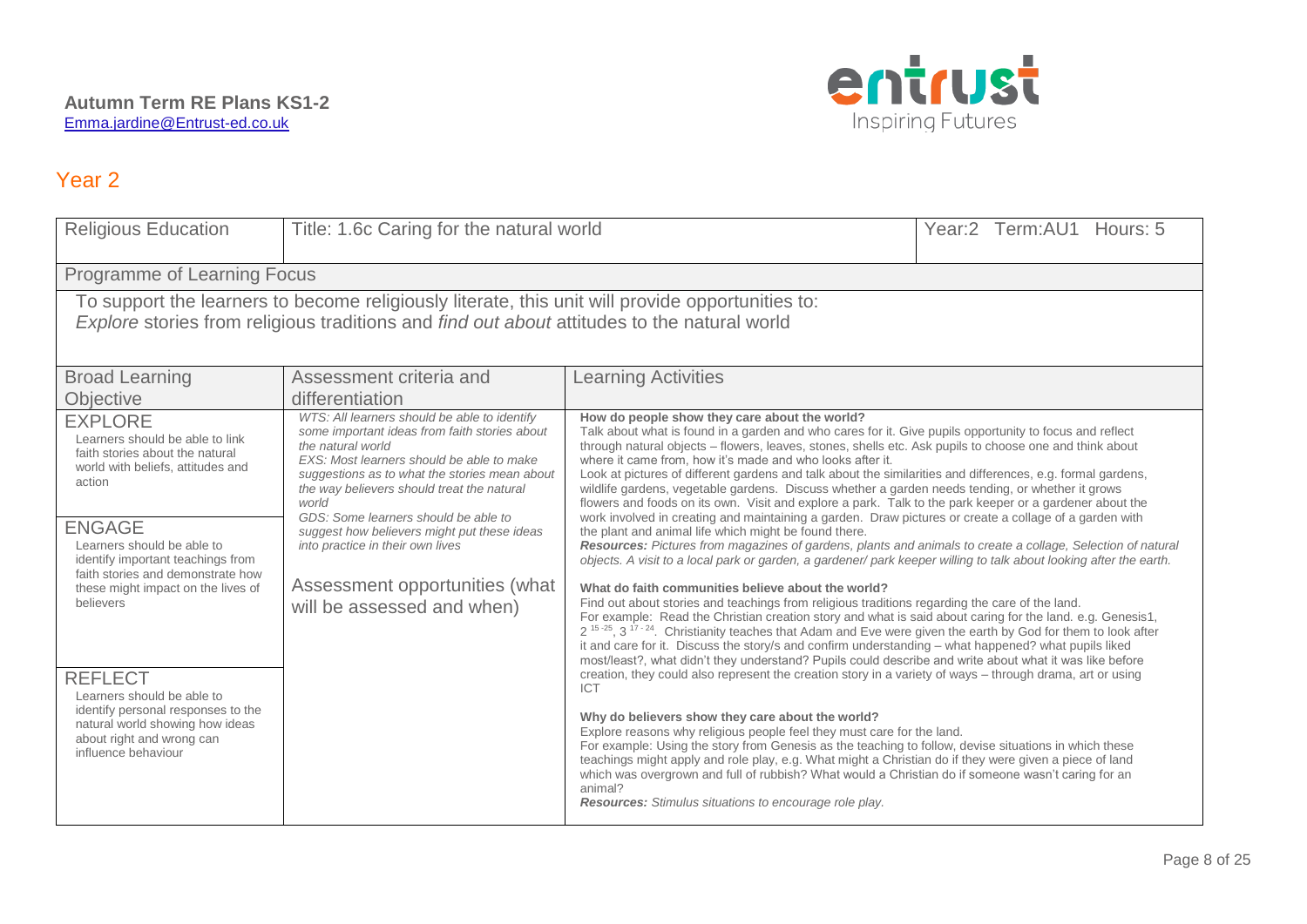

| How can you show you care about the world?<br>Share ideas about who has responsibility for the land.<br>For example: Find out what groups of people actively care for the land, such as environmental groups.<br>Think about ways in which the land at school could be cared for. Talk about whether pupils could take a<br>role in caring for the land at home and at school. Plan and carry out a small project, such as a litter pick,<br>or planting a tree in the school grounds.<br>Resources: Illustrations of the work of organisations such as Greenpeace. Suggestions for appropriate<br>projects which the pupils might be able to carry out. |
|----------------------------------------------------------------------------------------------------------------------------------------------------------------------------------------------------------------------------------------------------------------------------------------------------------------------------------------------------------------------------------------------------------------------------------------------------------------------------------------------------------------------------------------------------------------------------------------------------------------------------------------------------------|
|----------------------------------------------------------------------------------------------------------------------------------------------------------------------------------------------------------------------------------------------------------------------------------------------------------------------------------------------------------------------------------------------------------------------------------------------------------------------------------------------------------------------------------------------------------------------------------------------------------------------------------------------------------|

| <b>Religious Education</b>                                                                                                                                                                                                                                                                                                                                                           | Title: 1.3c valuing new life – Birth of Jesus                                                                                                                                                                                                                                                                                                                                                                                                                                                                                       |                                                                                                                                                                                                                                                                                                                                                                                                                                                                                                                                                                                                                                                                                                                                                                                                                                                                                                                                                                                                                                                                                                                                                                                                                                                                                                                                                                                                                                                                                                                            | Year: 2 Term: Aut 2 Hours: 5 |  |
|--------------------------------------------------------------------------------------------------------------------------------------------------------------------------------------------------------------------------------------------------------------------------------------------------------------------------------------------------------------------------------------|-------------------------------------------------------------------------------------------------------------------------------------------------------------------------------------------------------------------------------------------------------------------------------------------------------------------------------------------------------------------------------------------------------------------------------------------------------------------------------------------------------------------------------------|----------------------------------------------------------------------------------------------------------------------------------------------------------------------------------------------------------------------------------------------------------------------------------------------------------------------------------------------------------------------------------------------------------------------------------------------------------------------------------------------------------------------------------------------------------------------------------------------------------------------------------------------------------------------------------------------------------------------------------------------------------------------------------------------------------------------------------------------------------------------------------------------------------------------------------------------------------------------------------------------------------------------------------------------------------------------------------------------------------------------------------------------------------------------------------------------------------------------------------------------------------------------------------------------------------------------------------------------------------------------------------------------------------------------------------------------------------------------------------------------------------------------------|------------------------------|--|
| Programme of Learning Focus                                                                                                                                                                                                                                                                                                                                                          |                                                                                                                                                                                                                                                                                                                                                                                                                                                                                                                                     |                                                                                                                                                                                                                                                                                                                                                                                                                                                                                                                                                                                                                                                                                                                                                                                                                                                                                                                                                                                                                                                                                                                                                                                                                                                                                                                                                                                                                                                                                                                            |                              |  |
| To support the learners to become religiously literate, this unit will provide opportunities to:<br>Engage with religious beliefs and ideas expressed through story, symbol and other visual forms of expression                                                                                                                                                                     |                                                                                                                                                                                                                                                                                                                                                                                                                                                                                                                                     |                                                                                                                                                                                                                                                                                                                                                                                                                                                                                                                                                                                                                                                                                                                                                                                                                                                                                                                                                                                                                                                                                                                                                                                                                                                                                                                                                                                                                                                                                                                            |                              |  |
| <b>Broad Learning</b><br><b>Objective</b>                                                                                                                                                                                                                                                                                                                                            | Assessment criteria and<br>differentiation                                                                                                                                                                                                                                                                                                                                                                                                                                                                                          | <b>Learning Activities</b>                                                                                                                                                                                                                                                                                                                                                                                                                                                                                                                                                                                                                                                                                                                                                                                                                                                                                                                                                                                                                                                                                                                                                                                                                                                                                                                                                                                                                                                                                                 |                              |  |
| <b>EXPLORE</b><br>Learners should be able to<br>identify stories symbols, and<br>other visual forms of expression<br>of significance to faith<br>communities and describe how<br>they are used.<br><b>ENGAGE</b><br>Learners should be able to link<br>stories, symbols and other visual<br>forms of expression to faith<br>communities making clear links<br>with important beliefs | WTS: All learners should be able to link<br>stories, symbols and visual forms of<br>expression to particular faith communities<br>EXS: Most learners should be able to identify<br>important beliefs reflected in the stories.<br>symbols and visual forms of expressions<br>belonging to a faith community or communities<br>GDS: Some learners should be able to make<br>clear links between stories, symbols and other<br>forms of visual expression and beliefs<br>Assessment opportunities (what<br>will be assessed and when) | How do people show what is important to them?<br>Talk about babies and how special they are to their parents / carers . Look carefully at some 'new baby' cards<br>and talk about the messages they give. Invite a parent with a young baby to talk about how they care for him /<br>her. Make a class card for a baby, each child writing a message with their hopes for the baby. Read the story of<br>the birth of Jesus. Explain that this story is important to Christians because they believe that Jesus was a special<br>baby because he was God's Son. Questions and discussion: In the story, who thought that Jesus was a special<br>baby? (You may like to talk about how Mary and Joseph knew he was special - the angel's visits.) Talk about<br>how Mary and Joseph showed that Jesus was special to them. Start a class frieze to show who thought Jesus<br>was a special baby.<br>Resources: Bible, New baby cards. Christmas cards with pictures of baby Jesus. Materials for class frieze,<br>individual pictures and for making card or present.<br>What stories, symbols and visual forms of expression are important to members of faith communities?<br>Read the story of the shepherds.<br>Questions and discussion: In this part of the story, who thought that Jesus was a special baby? How did the<br>shepherds know he was special? What did the angels say was special about this new baby? What did the<br>shepherds do to show that they thought he was special? Continue with the frieze. |                              |  |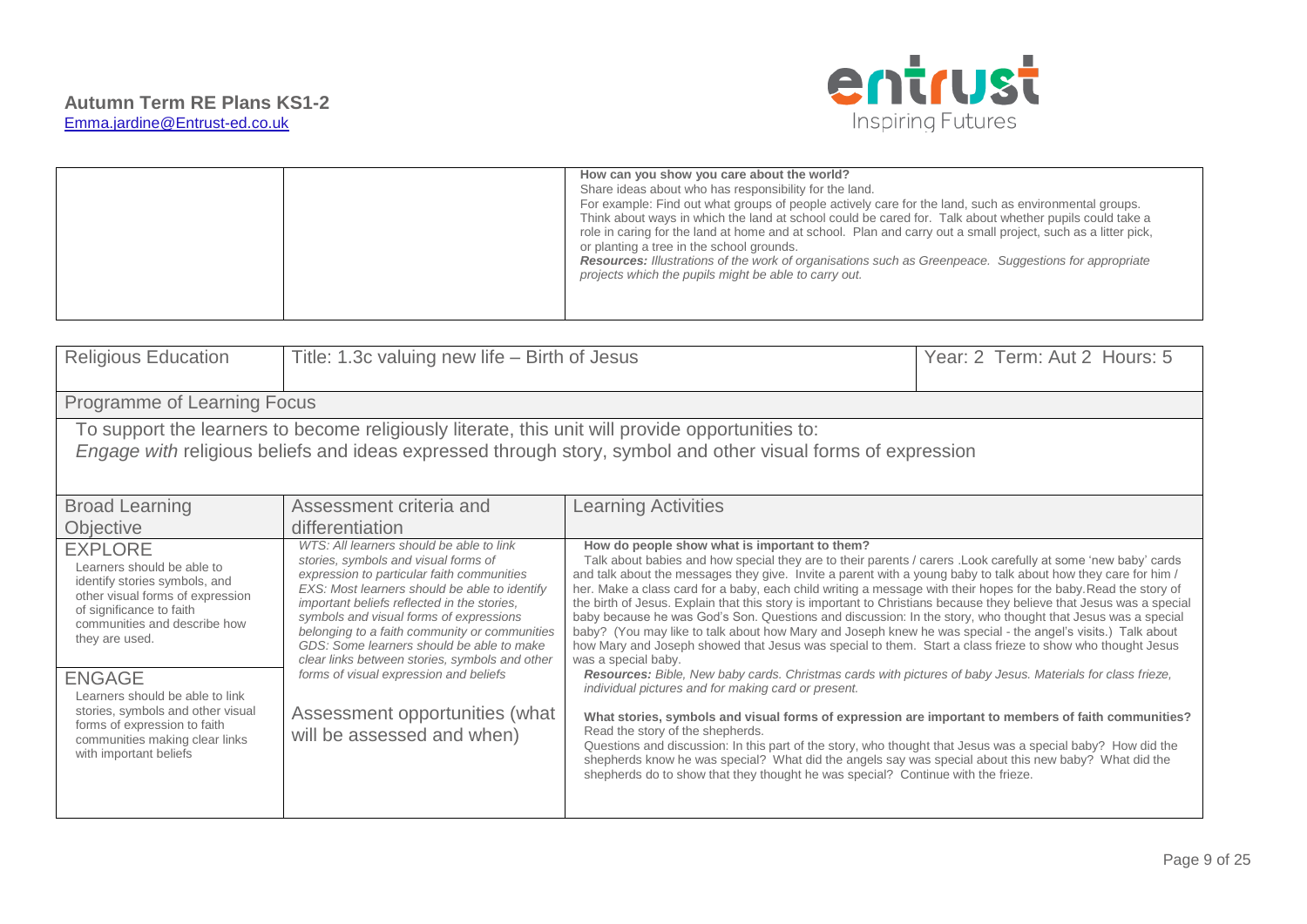

| <b>REFLECT</b><br>Learners should be able to<br>identify what they value and show<br>how they might express this<br>symbolically | Read the story of the Wise Men<br>Talk about how the Wise Men knew that a special baby had been born. What did they do to show that they<br>thought he was special? Add to the frieze.<br>How can you show what is important to you?<br>Look at some Christmas cards with pictures of baby Jesus. Talk about how the artists have shown that he is a<br>special baby. Discuss the things that Christians do at Christmas to show they believe he is special e.g.<br>celebrate, worship, send cards with a Christian message, give money and help to people who need it (such as<br>the homeless). Listen to a CD of a carol about Jesus being special e.g. 'Come and join the celebration' or<br>'Hark! The herald angels sing'. Add some pictures of people today to the frieze. Invite the children to respond<br>to the idea of Jesus as a special baby in a way of their own choice e.g. a picture, a poem, their own carol.<br>Make pictures to show some of the people they are special to and who are special to them. Talk about how we<br>can show people that we care about them. Make a card or present for someone we care about.<br>Resources: Materials for class frieze, individual pictures and for making card or present. Christmas carols. |
|----------------------------------------------------------------------------------------------------------------------------------|---------------------------------------------------------------------------------------------------------------------------------------------------------------------------------------------------------------------------------------------------------------------------------------------------------------------------------------------------------------------------------------------------------------------------------------------------------------------------------------------------------------------------------------------------------------------------------------------------------------------------------------------------------------------------------------------------------------------------------------------------------------------------------------------------------------------------------------------------------------------------------------------------------------------------------------------------------------------------------------------------------------------------------------------------------------------------------------------------------------------------------------------------------------------------------------------------------------------------------------------------------------|
|----------------------------------------------------------------------------------------------------------------------------------|---------------------------------------------------------------------------------------------------------------------------------------------------------------------------------------------------------------------------------------------------------------------------------------------------------------------------------------------------------------------------------------------------------------------------------------------------------------------------------------------------------------------------------------------------------------------------------------------------------------------------------------------------------------------------------------------------------------------------------------------------------------------------------------------------------------------------------------------------------------------------------------------------------------------------------------------------------------------------------------------------------------------------------------------------------------------------------------------------------------------------------------------------------------------------------------------------------------------------------------------------------------|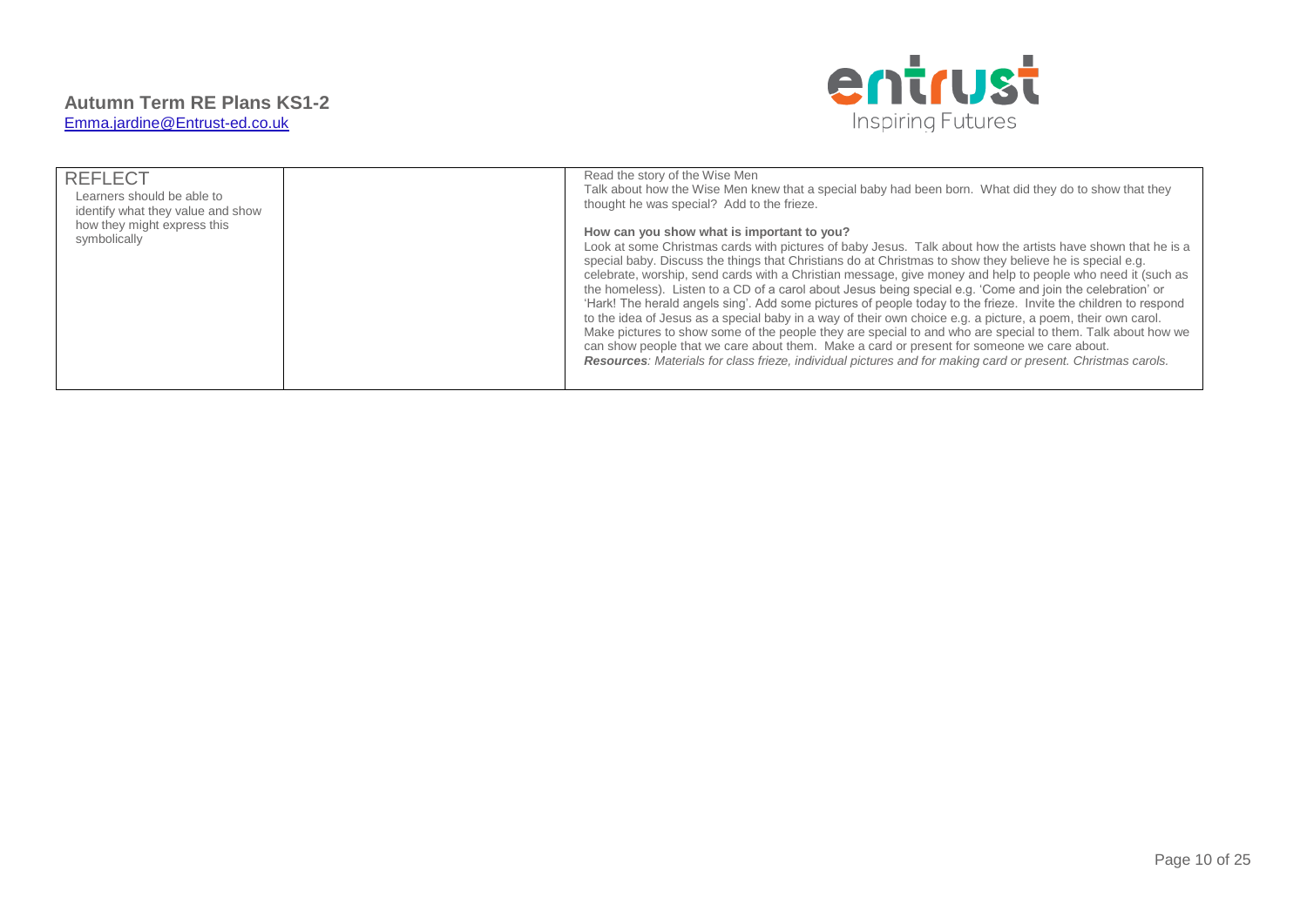

| <b>Religious Education</b>                                                                                                                                                                                                                                                                                                                                                                                                                                                                                                                                                | Title: 2.6a Exploring Living by Rules<br>Year: 3 Term: Aut1 Hours:8                                                            |                                                                                                                                                                                                                                                                                                                                                                                                                                                                                                                                                                                                                                                                                                                                                                                                                                                                                                                                           |  |  |  |
|---------------------------------------------------------------------------------------------------------------------------------------------------------------------------------------------------------------------------------------------------------------------------------------------------------------------------------------------------------------------------------------------------------------------------------------------------------------------------------------------------------------------------------------------------------------------------|--------------------------------------------------------------------------------------------------------------------------------|-------------------------------------------------------------------------------------------------------------------------------------------------------------------------------------------------------------------------------------------------------------------------------------------------------------------------------------------------------------------------------------------------------------------------------------------------------------------------------------------------------------------------------------------------------------------------------------------------------------------------------------------------------------------------------------------------------------------------------------------------------------------------------------------------------------------------------------------------------------------------------------------------------------------------------------------|--|--|--|
| Programme of Learning Focus                                                                                                                                                                                                                                                                                                                                                                                                                                                                                                                                               |                                                                                                                                |                                                                                                                                                                                                                                                                                                                                                                                                                                                                                                                                                                                                                                                                                                                                                                                                                                                                                                                                           |  |  |  |
|                                                                                                                                                                                                                                                                                                                                                                                                                                                                                                                                                                           | To support the learners to become religiously literate, this unit will provide opportunities to:                               |                                                                                                                                                                                                                                                                                                                                                                                                                                                                                                                                                                                                                                                                                                                                                                                                                                                                                                                                           |  |  |  |
|                                                                                                                                                                                                                                                                                                                                                                                                                                                                                                                                                                           | Explore rules for living found in sacred writings and teachings and ask questions about their impact on the lives of believers |                                                                                                                                                                                                                                                                                                                                                                                                                                                                                                                                                                                                                                                                                                                                                                                                                                                                                                                                           |  |  |  |
| <b>Broad Learning Objective</b>                                                                                                                                                                                                                                                                                                                                                                                                                                                                                                                                           | Assessment criteria and differentiation                                                                                        | <b>Learning Activities</b>                                                                                                                                                                                                                                                                                                                                                                                                                                                                                                                                                                                                                                                                                                                                                                                                                                                                                                                |  |  |  |
| <b>EXPLORE</b>                                                                                                                                                                                                                                                                                                                                                                                                                                                                                                                                                            |                                                                                                                                | What do we need rules for?                                                                                                                                                                                                                                                                                                                                                                                                                                                                                                                                                                                                                                                                                                                                                                                                                                                                                                                |  |  |  |
| WTS: All learners should be able to make the<br>Learners should be able to identify<br>rules found in sacred writings and<br>link between the rules of a faith community and<br>show how these influence the<br>the actions of believers<br>behaviour of believers<br>EXS: Most learners should be able to explain<br>how believers would put the rules of their<br>community into practice in a modern day<br><b>ENGAGE</b><br>setting. These learners will be able to explain<br>the impact of keeping the rules on the life of a<br>Learners will show how these rules |                                                                                                                                | This makes a good start to the new school year and provides an opportunity for pupils to think about a set of<br>class rules. Take any starting point which is within the children's experience to begin a discussion about rules<br>e.g. class and/or school rules. How do we know what the rules are? Where do our rules come from? Are they<br>always written? Who makes the rules? Do they help us to live together? Could we manage without them? Do<br>people always obey the rules? What happens when they don't? What would life be like without any rules? This<br>can then be widened out to include other areas of life e.g. home, clubs and groups, the local community, the<br>country. Talk about what people mean by a 'moral code'. Ask children to create their own set of a rules based on<br>a theme e.g. for the class, school, in the countryside, firework code etc.<br>What rules can be found in sacred writings? |  |  |  |
| influence the behaviour of believers -<br>individuals and communities                                                                                                                                                                                                                                                                                                                                                                                                                                                                                                     | believer<br>GDS: A few should be able to explain how rules<br>help to strengthen believers and the faith<br>community          | Explore the main rules for living of the different faiths being studied e.g. Buddhism: The Eightfold Path;<br>Christianity: The Ten Commandments, Islam: The Five Pillars; Sikhism: The Five Ks. Divide the class into four<br>and ask each group to look more closely at one set of rules. Groups should decide if the rules are good ones,<br>how following them would make a difference to life in school/home, they should then take one rule, think about                                                                                                                                                                                                                                                                                                                                                                                                                                                                            |  |  |  |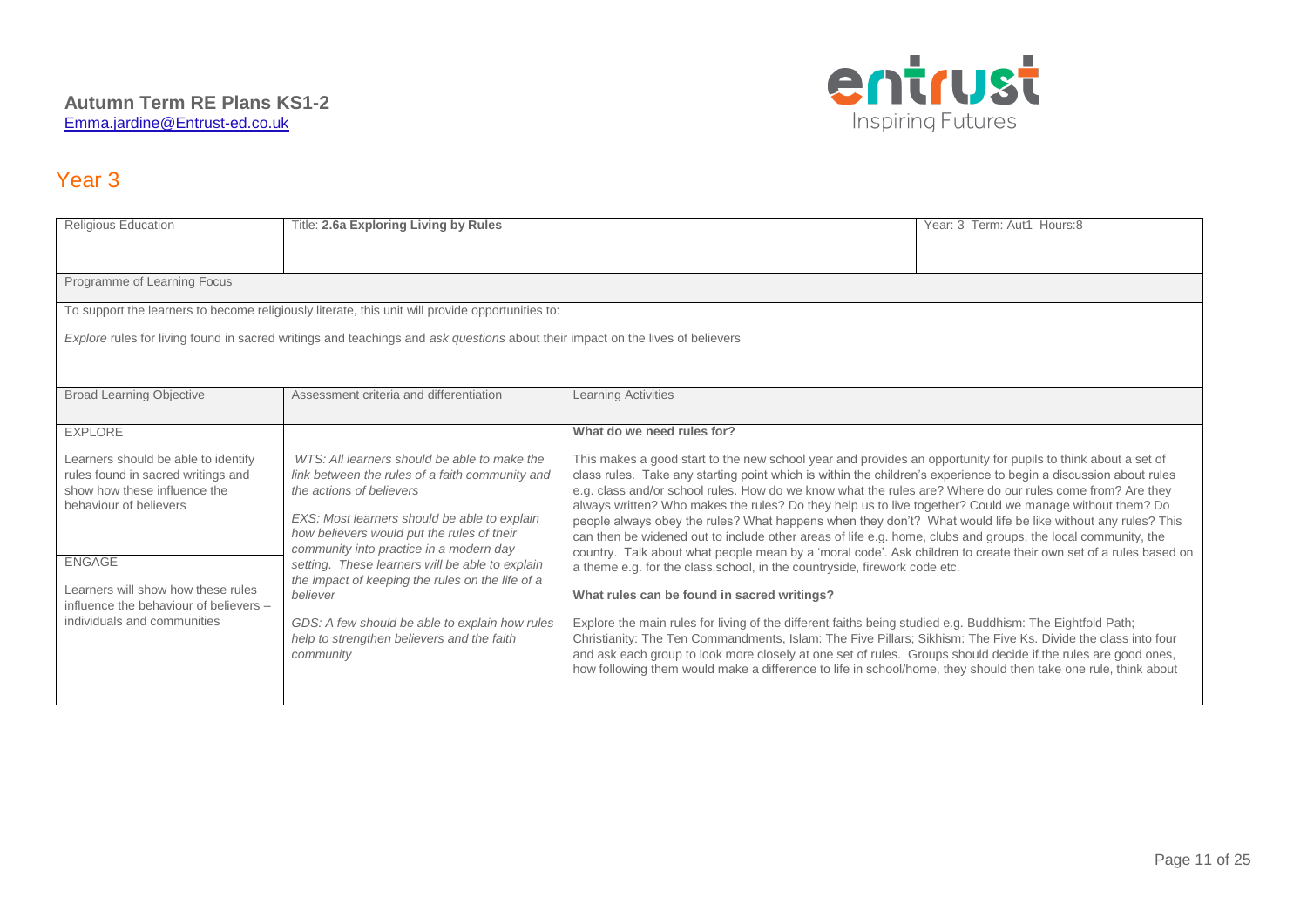

| <b>REFLECT</b><br>Learners should be able to identify<br>rules that are important to them and<br>make the link between personal<br>values, rules and behaviour | Assessment opportunities:<br>Identify the rules for living in the faith<br>being studied<br>Create a set of rules based on a<br>theme<br>Discussion or prose: Why do people<br>of faith follow religious rules | how it could be put into practice in the class/school/world and write a poem/design a poster/use ICT to illustrate<br>their ideas. Pupils could take turns reporting back.<br>What impact do these rules have on the lives of believers?<br>Pupils should consider why god is mentioned in the rules they have looked at. Why is he considered so<br>important and what questions would they like to ask a person of faith about it? If God was to look at the world<br>today what rules would he want to remind people of? Imagine God could send a text message what would he<br>want to say? – create one text message for you, one for the school, one for the town and one for the world.<br>What impact do rules have on your life? Random acts of Kindness (RAK)<br>The golden rule sums up the rules expressed in all religions and is simply 'always treat others as you would like<br>them to treat you'. One way that pupils could reflect this rule is to do small acts of kindness for each other, the<br>school, community and beyond. This could be anything from making a drink for someone, helping someone to<br>tidy up, being kind to a younger pupil in school, volunteering for jobs. Acts can be big or small, anonymous or<br>not as it is the sentiment behind the act that matters. Individually or in small groups create some RAK cards (to<br>be left in the place where a RAK has been carried out) and plan some RAKs. Allow an opportunity for pupils to<br>carry these out. |
|----------------------------------------------------------------------------------------------------------------------------------------------------------------|----------------------------------------------------------------------------------------------------------------------------------------------------------------------------------------------------------------|--------------------------------------------------------------------------------------------------------------------------------------------------------------------------------------------------------------------------------------------------------------------------------------------------------------------------------------------------------------------------------------------------------------------------------------------------------------------------------------------------------------------------------------------------------------------------------------------------------------------------------------------------------------------------------------------------------------------------------------------------------------------------------------------------------------------------------------------------------------------------------------------------------------------------------------------------------------------------------------------------------------------------------------------------------------------------------------------------------------------------------------------------------------------------------------------------------------------------------------------------------------------------------------------------------------------------------------------------------------------------------------------------------------------------------------------------------------------------------------------------------------|
|----------------------------------------------------------------------------------------------------------------------------------------------------------------|----------------------------------------------------------------------------------------------------------------------------------------------------------------------------------------------------------------|--------------------------------------------------------------------------------------------------------------------------------------------------------------------------------------------------------------------------------------------------------------------------------------------------------------------------------------------------------------------------------------------------------------------------------------------------------------------------------------------------------------------------------------------------------------------------------------------------------------------------------------------------------------------------------------------------------------------------------------------------------------------------------------------------------------------------------------------------------------------------------------------------------------------------------------------------------------------------------------------------------------------------------------------------------------------------------------------------------------------------------------------------------------------------------------------------------------------------------------------------------------------------------------------------------------------------------------------------------------------------------------------------------------------------------------------------------------------------------------------------------------|

| <b>Religious Education</b>                                                                                                                                                                       | Title: 2.2a Religion in the home           |                            |  | Year:3 Term:AU2 Hours:5 |
|--------------------------------------------------------------------------------------------------------------------------------------------------------------------------------------------------|--------------------------------------------|----------------------------|--|-------------------------|
| Programme of Learning Focus                                                                                                                                                                      |                                            |                            |  |                         |
| To support the learners to become religiously literate, this unit will provide opportunities to: Compare and contrast the practice of<br>religion in the home in different religious communities |                                            |                            |  |                         |
| <b>Broad Learning</b><br>Objective                                                                                                                                                               | Assessment criteria and<br>differentiation | <b>Learning Activities</b> |  |                         |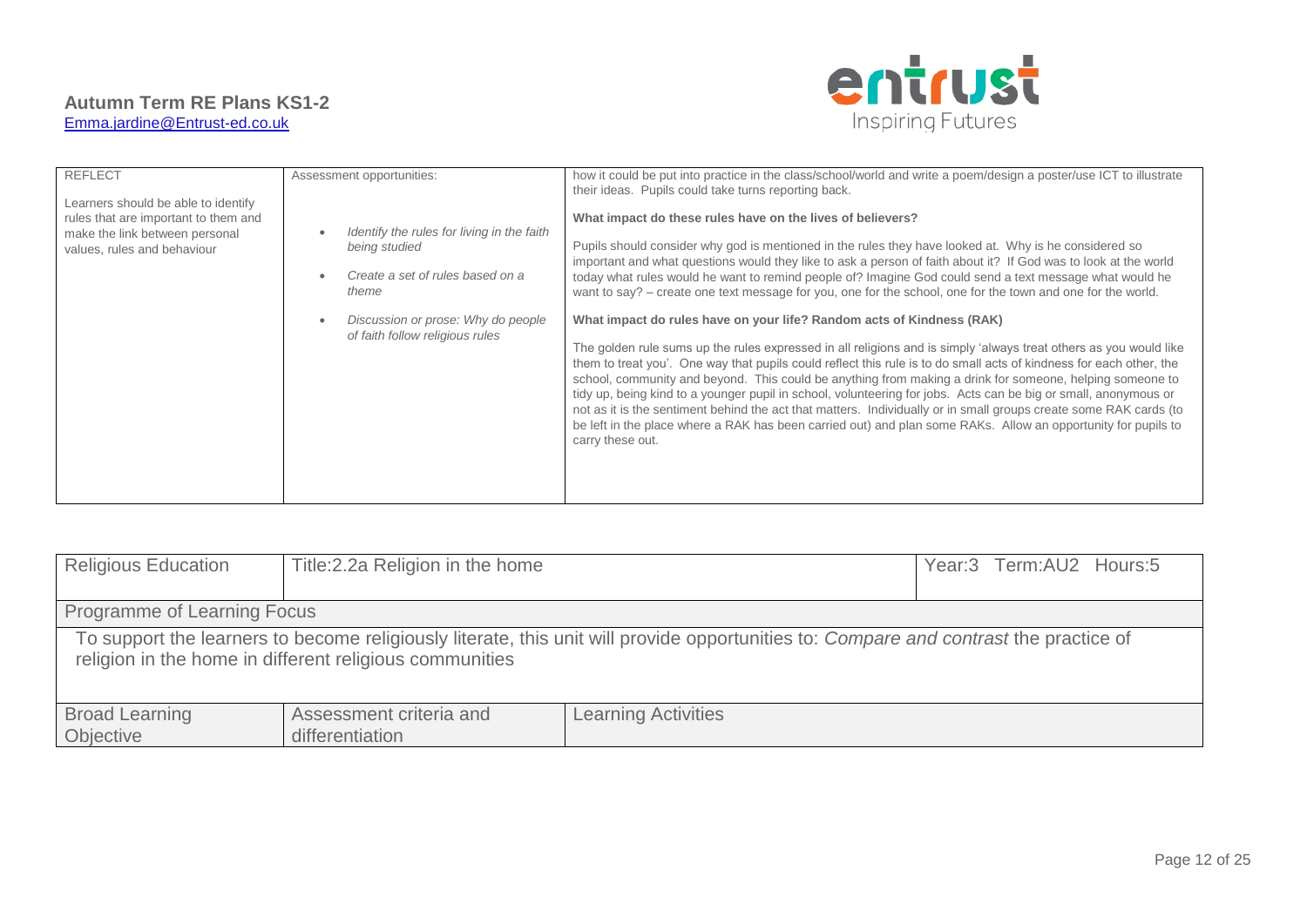

| <b>EXPLORE</b>                     | WTS: All learners should be able to identify    | What makes people's homes different?                                                                                  |
|------------------------------------|-------------------------------------------------|-----------------------------------------------------------------------------------------------------------------------|
| Learners should be able to         | symbols, actions and gestures characteristic of | Talk about the customs and practices which may go on in any household regularly.                                      |
| identify characteristics of        | the faith which could be found in a believers'  | For example: Grandparents visit every weekend, having a particular meal on a certain day of the week, a fixed         |
| believers' homes and link this     | home                                            | pattern for bedtimes, eating meals at the table, friends coming to play, reading time, watching a programme on        |
| with belief and practice           | EXS: Most learners should be able to identify   | television together. Discuss some ideas in detail - who is involved, what usually happens, does the activity          |
|                                    | the beliefs demonstrated by the practice of     | follow a pattern, are there particular rules about how you behave? Talk about the meaning of 'custom' and             |
|                                    | religion in the home                            | 'practice'. Ask pupils to identify a custom or practice and illustrate or describe starting 'In my house' or          |
|                                    | These learners should be able to suggest        | 'Some people'                                                                                                         |
| <b>ENGAGE</b>                      | meaning for the values and practices found in   | Resources: Images of everyday activities as stimulus for discussion, images from magazines or stories. Record         |
| Learners should be able to         | a believers' home                               | of responses from pupils to be used in later activity.                                                                |
| identify important beliefs evident | GDS: A few learners should be able to link      | What makes a home distinctive of a particular faith community?                                                        |
| in a believers' home and explain   | sources and writing with these practices and to | Find out about religious practices in the home.                                                                       |
| why it might be important to carry | explain why it might be important to believers  | For example: Focus on two or three aspects of religious practices based in the home, such as saying grace,            |
| on these traditions                | to carry on these traditions.                   | reading the Bible, saying prayers, the Jewish Sabbath, Hindu puja. Present pupils with pictures of the identified     |
|                                    |                                                 | activity and explore 'I wonder what is happening here?' Pupils to draw up list of questions to ask the person         |
|                                    | Assessment opportunities (what                  | involved, then see if they can find the answers from a books, ICT, video, story, visitor, etc. Create a story board   |
|                                    |                                                 | to explain what is happening.                                                                                         |
|                                    | will be assessed and when)                      | Resources: Images of members of faith communities involved in religious activities in the home.                       |
| <b>REFLECT</b>                     |                                                 | How important is it for believers to practice their faith at home?                                                    |
| Learners should be able to         |                                                 | Select aspects of these practices and find out what they mean to members of the community.                            |
| identify attitudes and values that |                                                 | For example: Talk about why someone might close their eyes and put hands together during a prayer. Share              |
| might influence their homes and    |                                                 | ideas about why the Sabbath meal might be very special to Jewish people. Talk about how a Hindu might feel            |
| suggest how they might             |                                                 | having a very special shrine at home, and making use of it regularly. What might it be like to pray five times a      |
| demonstrate their own values at    |                                                 | day and how might that be helpful for a Muslim? If possible invite a member of the faith community to talk            |
| home.                              |                                                 | about their feelings and how they pray at home. Activity – children to draw the outline of a house with columns       |
|                                    |                                                 | inside of different faiths. In the columns write down the different activities that take place in different faiths at |
|                                    |                                                 | their homes. 'Through the keyhole' activity – children use artefacts or pictures to introduce what might be seen      |
|                                    |                                                 | if pupils looked through the keyhole into a Hindu family home.                                                        |
|                                    |                                                 | Resources: Visitor from a faith community. BBC Learning Zone video clips portraying praying at home.                  |
|                                    |                                                 | What makes a home distinctive for you?                                                                                |
|                                    |                                                 | Share personal ideas about customs and practices which you think are good to carry on at home.                        |
|                                    |                                                 | For example: Which do you think you would miss most if they all stopped? What do you think you would like to          |
|                                    |                                                 | carry on doing when you have a home of your own? What might be a good custom for the classroom, home to               |
|                                    |                                                 | your class? Put it into practice. Create a display called 'Home is where the heart is'. Using a heart shape           |
|                                    |                                                 | children to draw and write about what makes their house a home.                                                       |
|                                    |                                                 | <b>Resources: Heart shapes.</b>                                                                                       |
|                                    |                                                 |                                                                                                                       |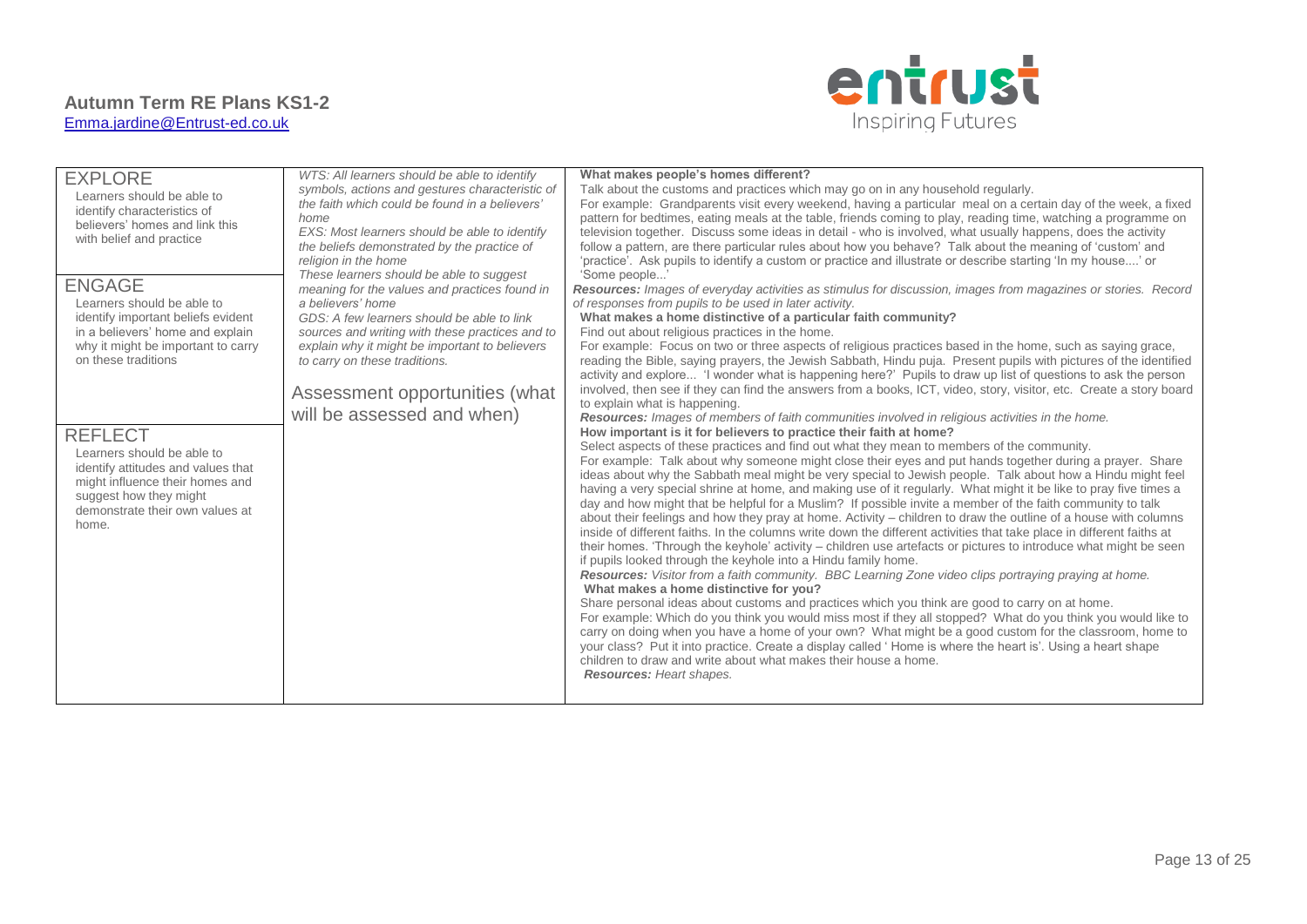

| <b>Religious Education</b>                                                                                                                                                                                      | <b>Title: 2.6d ENVIRONMENT: Harvest</b>                                                                                                                                                                                                                                                                                           |                                                                                                                                                                                                                                                                                                                                                                                                                                                                                                                                                                                                                                                                                                                                         | Year: 4 Term: AU1 Hours: 5 |
|-----------------------------------------------------------------------------------------------------------------------------------------------------------------------------------------------------------------|-----------------------------------------------------------------------------------------------------------------------------------------------------------------------------------------------------------------------------------------------------------------------------------------------------------------------------------|-----------------------------------------------------------------------------------------------------------------------------------------------------------------------------------------------------------------------------------------------------------------------------------------------------------------------------------------------------------------------------------------------------------------------------------------------------------------------------------------------------------------------------------------------------------------------------------------------------------------------------------------------------------------------------------------------------------------------------------------|----------------------------|
| Programme of Learning Focus                                                                                                                                                                                     |                                                                                                                                                                                                                                                                                                                                   |                                                                                                                                                                                                                                                                                                                                                                                                                                                                                                                                                                                                                                                                                                                                         |                            |
| To support the learners to become religiously literate, this unit will provide opportunities to:<br>Explore religious stories and teachings about the environment and <i>identify</i> their impact on behaviour |                                                                                                                                                                                                                                                                                                                                   |                                                                                                                                                                                                                                                                                                                                                                                                                                                                                                                                                                                                                                                                                                                                         |                            |
| <b>Broad Learning</b><br>Objective                                                                                                                                                                              | Assessment criteria and<br>differentiation                                                                                                                                                                                                                                                                                        | <b>Learning Activities</b>                                                                                                                                                                                                                                                                                                                                                                                                                                                                                                                                                                                                                                                                                                              |                            |
| <b>EXPLORE</b><br>Learners should be able to link<br>stories, beliefs and practices and<br>explain their impact on believers<br>and communities                                                                 | WTS: All learners should be able to identify<br>stories and teachings from faith communities<br>relating to the environment/natural world<br>EXS: Most learners should be able to link<br>stories and teachings to beliefs and practices<br>These learners should be able to identify<br>similarities and differences between the | Being thankful for the fruits of the Earth<br>How is the word Harvest used? What does 'harvesting' mean to a farmer and to ourselves? Create a class<br>definition. What do human beings need to survive? Show pupils a bowl of fruit and vegetables, packets of<br>cereal, bags of flour, cartons of juice and milk, bottle of water, eggs, bread, pictures of supermarkets. Invite<br>pupils to use their knowledge of nutrition and choose three items that a human being needs to survive, and<br>explain why they need them. Divide pupils into two groups: group one could make an inquiry about where food is<br>sourced for a family in the UK e.g. shop, supermarket, allotment. Invite them to think about how many different |                            |
| <b>ENGAGE</b><br>Learners should be able to<br>explain how stories and beliefs<br>influence behaviour and help<br>believers to make moral choices<br>in relation to the environment/<br>natural world           | teachings of different faith communities<br>GDS: A few learners should be able to explain<br>the impact of beliefs about the<br>environment/natural world on believers and<br>faith communities                                                                                                                                   | food products they might use in a day, or a week. Group two could do a comparison with a community overseas<br>e.g. Mozambique. Why do different religions and different countries celebrate harvest? What might inspire them<br>to celebrate in the UK and overseas?<br>Discuss the idea of celebrating harvest in times of plenty and in times when there is less than enough. In what<br>situations might people have more than they need, or not enough? How might this affect their belief in God as<br>provider?                                                                                                                                                                                                                  |                            |
| <b>REFLECT</b><br>Learners should be able to link<br>their own values and actions and                                                                                                                           | Assessment opportunities (what<br>will be assessed and when)                                                                                                                                                                                                                                                                      | God as creator and provider:<br>Christian beliefs in one God as creator of the world and provider for human needs originate in the Book of<br>Genesis. Here God is described as creating man in his own image, and putting him in charge of animals and<br>seed bearing plants for human beings to care for and use for food. See Bible Text: Genesis 1 v 27-31. What<br>attitude to Creation and food does this text suggest to Christians and to Jews? What attitudes do we have<br>towards animals and plants (looking after them, and relying on them for food and drink).                                                                                                                                                          |                            |
| consider the consequences of<br>their actions for the<br>environment/natural world                                                                                                                              |                                                                                                                                                                                                                                                                                                                                   | Explore the Jewish festival of Sukkoth and task pupils with creating a model of a sukkah from recycled<br>materials, imagine that they have stayed out overnight in the Sukkah, and write a diary entry from the viewpoint<br>of a Jewish believer about how it helped them feel close to God as Creator and provider.<br>Explore the Christian Harvest and a Lamas (loaf mass). Task pupils with making bread in small groups to<br>reflect on what it might mean to a Christian believer to celebrate Loaf Mass at the beginning of Harvest in a<br>rural area. In what ways might it be different for someone living in a city celebrating harvest? What might                                                                       |                            |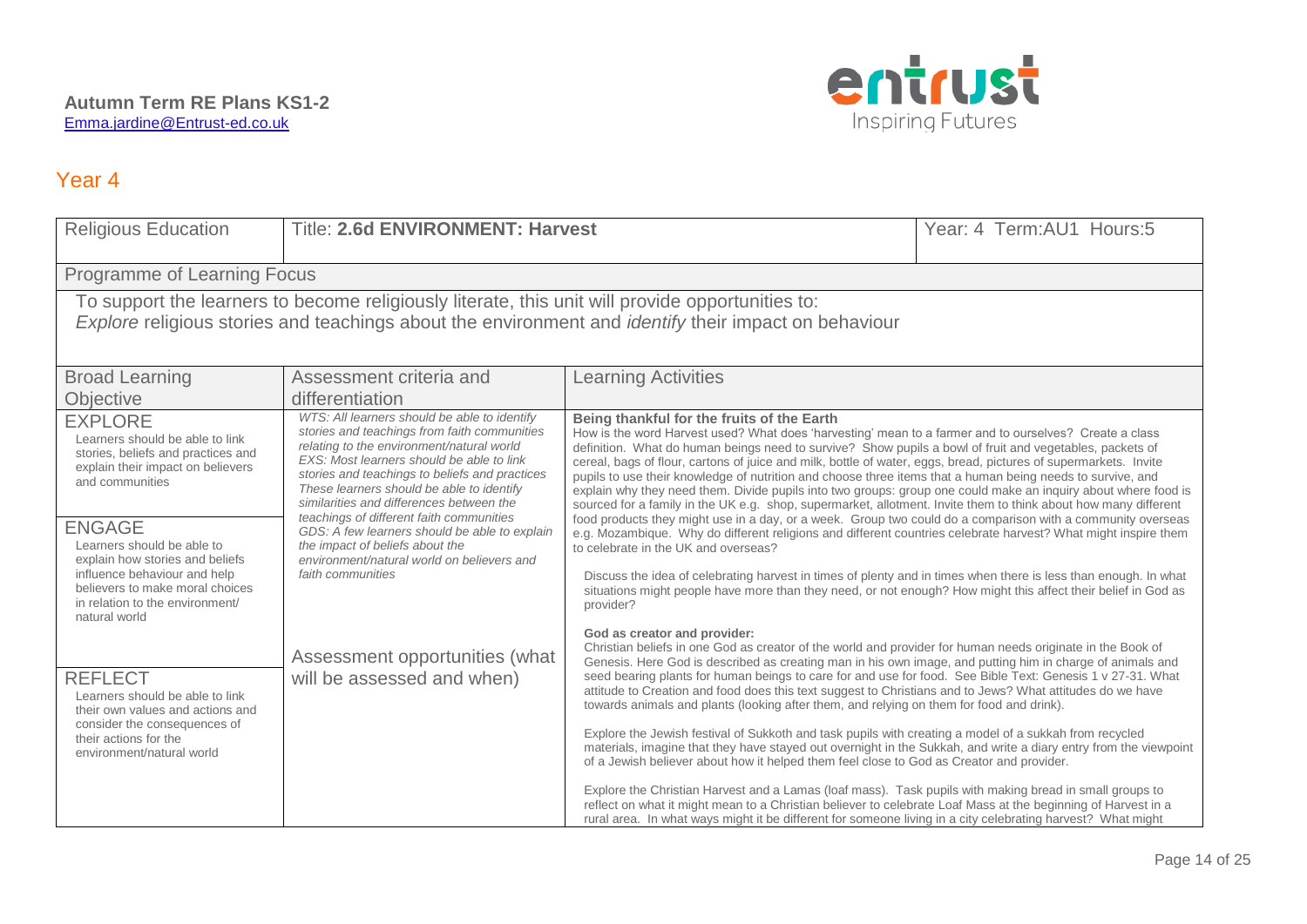

| Harvest mean to someone living in a country where there are environmental problems, such as drought or<br>flooding, e.g Mozambique? What might influence their attitude? In what ways could faith in God help in this?                                                                                                                                                                                                                                                                                                                                                                                                                                                       |
|------------------------------------------------------------------------------------------------------------------------------------------------------------------------------------------------------------------------------------------------------------------------------------------------------------------------------------------------------------------------------------------------------------------------------------------------------------------------------------------------------------------------------------------------------------------------------------------------------------------------------------------------------------------------------|
| <b>Harvest Festival</b><br>To reflect their understanding of Christian Harvest pupils could engage in practical activities. Ideas include:<br>Making a difference $-$ e.g designing and implementing a charity campaign across the school, linked<br>to the local church eq Foodbank – poster design to raise awareness, leading an assembly,<br>organising collecting for a charity<br>Pupils could plan a harvest festival/collection for the class/school. This could involve publicising it,<br>presenting their plan in a school assembly, choosing a suitable recipient for the goods collected,<br>packing and distribution.<br>organising a fundraiser for a charity |
| Writing an explanation: 'Six reasons why our act of gratitude can make a difference to our local or<br>overseas neighbour (less than 100 words).                                                                                                                                                                                                                                                                                                                                                                                                                                                                                                                             |

| <b>Religious Education</b>                                                                                                                                                                                     | <b>Title: 2.4d Landmarks in life</b>                                                                                                                                                                                                                                                                                                                       |                                                                                                                                                                                                                                                                                                                                                                                                                                                                                                                                                                                                                                                                                                                | Year: 4 Term: AU2 Hours: 5 |
|----------------------------------------------------------------------------------------------------------------------------------------------------------------------------------------------------------------|------------------------------------------------------------------------------------------------------------------------------------------------------------------------------------------------------------------------------------------------------------------------------------------------------------------------------------------------------------|----------------------------------------------------------------------------------------------------------------------------------------------------------------------------------------------------------------------------------------------------------------------------------------------------------------------------------------------------------------------------------------------------------------------------------------------------------------------------------------------------------------------------------------------------------------------------------------------------------------------------------------------------------------------------------------------------------------|----------------------------|
| Programme of Learning Focus                                                                                                                                                                                    |                                                                                                                                                                                                                                                                                                                                                            |                                                                                                                                                                                                                                                                                                                                                                                                                                                                                                                                                                                                                                                                                                                |                            |
| To support the learners to become religiously literate, this unit will provide opportunities to:<br>Investigate the importance for believers of ceremonies in which special moment in the lifecycle are marked |                                                                                                                                                                                                                                                                                                                                                            |                                                                                                                                                                                                                                                                                                                                                                                                                                                                                                                                                                                                                                                                                                                |                            |
| <b>Broad Learning</b><br>Objective                                                                                                                                                                             | Assessment criteria and<br>differentiation                                                                                                                                                                                                                                                                                                                 | <b>Learning Activities</b>                                                                                                                                                                                                                                                                                                                                                                                                                                                                                                                                                                                                                                                                                     |                            |
| <b>EXPLORE</b><br>Learners should be able to<br>identify important features of<br>religious ceremonies and explain<br>why these might be seen as<br>important aspects of a believer's<br>life                  | WTS: All learners should be able to identify a<br>range of ceremonies linked to special<br>moments in life that are important to members<br>of faith communities<br>EXS: Most learners should be able to describe<br>the important features of ceremonies<br>These learners should be able to compare and<br>contrast ceremonies from different traditions | Rites of passage are special rituals that mark the different stages in life. These include birth ceremonies,<br>ceremonies marking joining a faith, marriage and death.<br>Why is it important to people to celebrate special times in life?<br>For example: Think about coming of age, birthdays, marriage, funerals. Collect examples of the way in which<br>people celebrate or mark these events, such as greetings cards, photographs, invitations etc Create a display.<br>Look at pictures of special events and identify what landmarks are being acknowledged. Construct a list of<br>pupils' priorities - which are the most important landmarks. Pupils draw a road representing their life so far. |                            |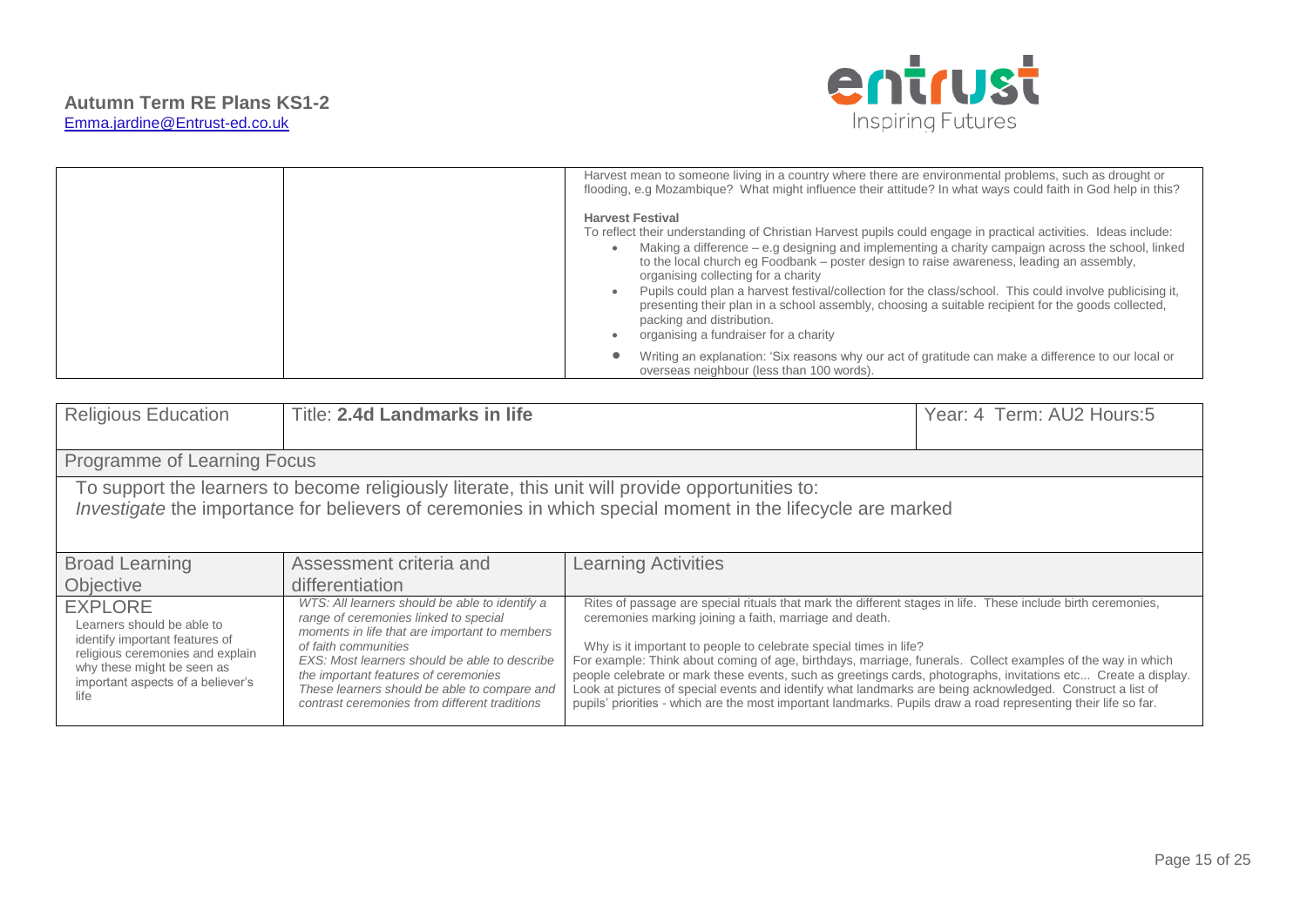

| <b>ENGAGE</b><br>Learners should be able to link<br>symbolic aspects of ceremonies<br>to beliefs and teachings and<br>explain why the ceremony might<br>be important to those taking part<br><b>REFLECT</b><br>Learners should be able to share<br>ideas and experiences of<br>ceremonies important to them<br>and suggest what these might<br>say about their personal beliefs<br>and values | GDS: A few learners should be able to explain<br>why believers would see these celebrations as<br>an important part of their faith<br>Assessment opportunities (what<br>will be assessed and when) | Label the road (write/draw/describe) with three high points they have experienced in life so far e.g. starting<br>school, baptism. Label the road with two low points. Can pupils continue the road with what they hope to come?<br>Resources: examples from appropriate celebrations e.g. invitations etc<br>Why is it important to believers to celebrate special times in life?<br>In small groups or pairs pupils research & produce a presentation about the way joining a faith is celebrated by<br>Christians (confirmation) and Hindus (Sacred Thread upanayana ceremony) Pupils will need to be organised<br>and able to discuss: what they need to find out, how they gather information, share out tasks and what format to<br>present in. This should take more than one lesson and time could then be spent sharing their work with others.<br>Pupils should find out:<br>about what happens<br>what symbolism is important<br>Why is the symbolism important?<br>What actions are important?<br>Are there any special vows or promises made?<br>Are special prayers or words spoken?<br>What people wear?<br>What they eat?<br>How the person might feel before and during this key point in their lives?<br>What does what you celebrate say about you?<br>For example: Discuss their own experiences. Refer to their list of priorities identified in the first lesson. Take the<br>first on the list and ask pupils individually or in small groups to create a ceremony to mark the occasion in an<br>appropriate way. If possible, act out the best ideas as a class, keeping a photographic record of the occasion,<br>and encouraging pupils to express how it felt to take part. What would help them to keep the promises they have<br>just made? What symbol would they choose to remind them of their new promises? |
|-----------------------------------------------------------------------------------------------------------------------------------------------------------------------------------------------------------------------------------------------------------------------------------------------------------------------------------------------------------------------------------------------|----------------------------------------------------------------------------------------------------------------------------------------------------------------------------------------------------|----------------------------------------------------------------------------------------------------------------------------------------------------------------------------------------------------------------------------------------------------------------------------------------------------------------------------------------------------------------------------------------------------------------------------------------------------------------------------------------------------------------------------------------------------------------------------------------------------------------------------------------------------------------------------------------------------------------------------------------------------------------------------------------------------------------------------------------------------------------------------------------------------------------------------------------------------------------------------------------------------------------------------------------------------------------------------------------------------------------------------------------------------------------------------------------------------------------------------------------------------------------------------------------------------------------------------------------------------------------------------------------------------------------------------------------------------------------------------------------------------------------------------------------------------------------------------------------------------------------------------------------------------------------------------------------------------------------------------------------------------------------------------------------------------------------------------------------------|
|-----------------------------------------------------------------------------------------------------------------------------------------------------------------------------------------------------------------------------------------------------------------------------------------------------------------------------------------------------------------------------------------------|----------------------------------------------------------------------------------------------------------------------------------------------------------------------------------------------------|----------------------------------------------------------------------------------------------------------------------------------------------------------------------------------------------------------------------------------------------------------------------------------------------------------------------------------------------------------------------------------------------------------------------------------------------------------------------------------------------------------------------------------------------------------------------------------------------------------------------------------------------------------------------------------------------------------------------------------------------------------------------------------------------------------------------------------------------------------------------------------------------------------------------------------------------------------------------------------------------------------------------------------------------------------------------------------------------------------------------------------------------------------------------------------------------------------------------------------------------------------------------------------------------------------------------------------------------------------------------------------------------------------------------------------------------------------------------------------------------------------------------------------------------------------------------------------------------------------------------------------------------------------------------------------------------------------------------------------------------------------------------------------------------------------------------------------------------|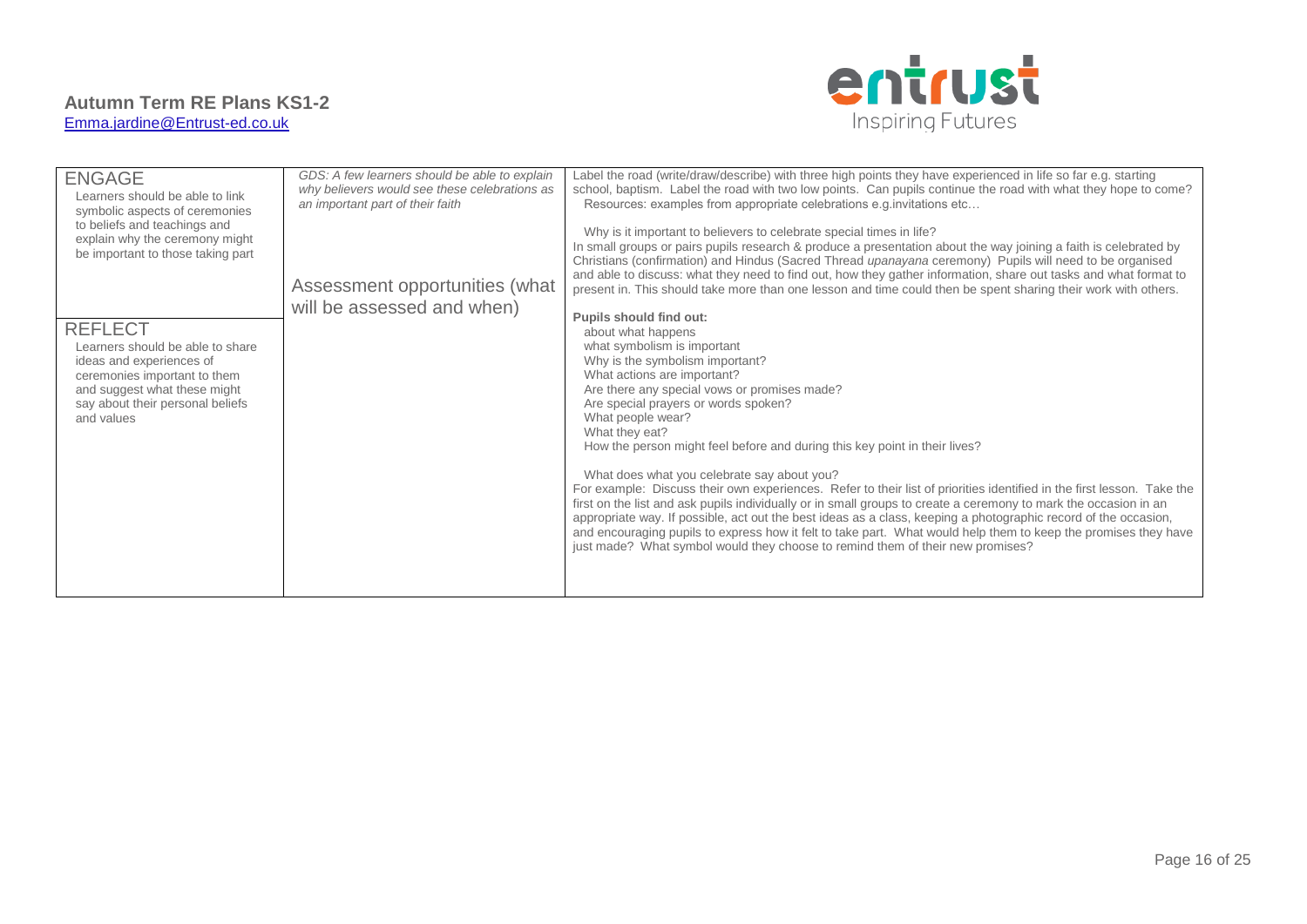

| <b>Religious Education</b>                                                                                                                                                                                                                                                                                                                                                                                            | Title: 2.1b Sacred Writings - Hinduism                                                                                                                                                                                                                                                                                                                                                                                                                                                                                                                                  |                                                                                                                                                                                                                                                                                                                                                                                                                                                                                                                                                                                                                                                                                                                                                                                                                                                                                                                                                                                                                                                                                                                                                                                                                                                                                                                                                                                                                                                                                                                                                                                                              | Year: 5 Term: AU1 Hours: 5 |
|-----------------------------------------------------------------------------------------------------------------------------------------------------------------------------------------------------------------------------------------------------------------------------------------------------------------------------------------------------------------------------------------------------------------------|-------------------------------------------------------------------------------------------------------------------------------------------------------------------------------------------------------------------------------------------------------------------------------------------------------------------------------------------------------------------------------------------------------------------------------------------------------------------------------------------------------------------------------------------------------------------------|--------------------------------------------------------------------------------------------------------------------------------------------------------------------------------------------------------------------------------------------------------------------------------------------------------------------------------------------------------------------------------------------------------------------------------------------------------------------------------------------------------------------------------------------------------------------------------------------------------------------------------------------------------------------------------------------------------------------------------------------------------------------------------------------------------------------------------------------------------------------------------------------------------------------------------------------------------------------------------------------------------------------------------------------------------------------------------------------------------------------------------------------------------------------------------------------------------------------------------------------------------------------------------------------------------------------------------------------------------------------------------------------------------------------------------------------------------------------------------------------------------------------------------------------------------------------------------------------------------------|----------------------------|
| Programme of Learning Focus                                                                                                                                                                                                                                                                                                                                                                                           |                                                                                                                                                                                                                                                                                                                                                                                                                                                                                                                                                                         |                                                                                                                                                                                                                                                                                                                                                                                                                                                                                                                                                                                                                                                                                                                                                                                                                                                                                                                                                                                                                                                                                                                                                                                                                                                                                                                                                                                                                                                                                                                                                                                                              |                            |
| To support the learners to become religiously literate, this unit will provide opportunities to:<br>Explore a variety of forms of literature found in sacred books and <i>investigate</i> a range of religious teachings                                                                                                                                                                                              |                                                                                                                                                                                                                                                                                                                                                                                                                                                                                                                                                                         |                                                                                                                                                                                                                                                                                                                                                                                                                                                                                                                                                                                                                                                                                                                                                                                                                                                                                                                                                                                                                                                                                                                                                                                                                                                                                                                                                                                                                                                                                                                                                                                                              |                            |
| <b>Broad Learning</b><br>Objective                                                                                                                                                                                                                                                                                                                                                                                    | Assessment criteria and<br>differentiation                                                                                                                                                                                                                                                                                                                                                                                                                                                                                                                              | <b>Learning Activities</b>                                                                                                                                                                                                                                                                                                                                                                                                                                                                                                                                                                                                                                                                                                                                                                                                                                                                                                                                                                                                                                                                                                                                                                                                                                                                                                                                                                                                                                                                                                                                                                                   |                            |
| <b>EXPLORE</b><br>Learners should be able to<br>distinguish different types of<br>religious literature and say why<br>different sacred writings are<br>important to faith communities<br><b>ENGAGE</b><br>Learners should be able to<br>identify teachings and source<br>material from a range of sacred<br>writings and explain how these<br>might be used within faith<br>communities<br>Learners should be able to | WTS: All learners should be able to distinguish<br>different types of literature contained within<br>sacred writings<br>EXS: Most learners should be able to identify<br>some important teachings and sources from<br>sacred writings making links with belief and<br>practice<br>These learners should be able to show how<br>believers use a range of sources to support<br>their beliefs and practices<br>GDS: A few learners should be able to explain<br>why it is important to believers to refer to<br>scriptures for guidance<br>Assessment opportunities (what | Notes: 'all Gods lead to God as all rivers lead to the sea' is the best way to sum up what Hindu's believe about<br>god. There are many different Gods worshipped in Hinduism but they are all different aspects of the one<br>supreme God. Hindus can choose the way they want to think of and worship God, the important thing is to<br>love God. In this unit of work the focus is on Krishna – God as a child.<br>Recap prior learning about Hinduism with pupils. Place the faith in the world by tasking pupils to collect facts<br>about the religion e.g. where in the world it originated, number of followers, where they worship, key beliefs,<br>sacred writings etc.<br>Begin to explore Hindu sacred writings. Explain Hindu beliefs about God (see note) and focus on Krishna.<br>Show images of Krishna, why might it be helpful to look at Krishna? Share the story of Krishna eating soil.<br>Support pupils understanding of the story by sharing a selection of images of the story (available online). In<br>groups pupils can annotate their image with what they can see, who the characters are, what is happening.<br>Pupils can come up with questions about the story and take turns to share these. What does the story tell<br>them about Krishna? Why are stories about Krishna the favourite of many Hindu children?<br>It is traditional to tell the story of Krishna through mime and dance. In groups pupils can complete this task and<br>then present.<br>Move on to share the story of Rama and Sita (many versions available online in video form if preferred). Share |                            |
| identify literature relevant to them<br>and to explain the impact this<br>might have on their lives                                                                                                                                                                                                                                                                                                                   | will be assessed and when)                                                                                                                                                                                                                                                                                                                                                                                                                                                                                                                                              | images of scenes from the story. In groups pupils can annotate their images with what they can see, who the<br>characters are, what is happening. Pupils can come up with questions about the story and take turns to share<br>these. What does the story teach about overcoming temptation? How could the main characters inspire<br>Hindu's to overcome temptation?<br>Explore the festival of and celebrations for Divali which link to the story of Rama and Sita. Pupils could<br>compare and contrast the different ways of celebrating in the UK and in India. In groups pupils could explore<br>different ways of celebrating Divali and present back. What matters most to Hindu's at Divali? What would<br>happen if Hindu's weren't allowed to celebrate Divali?                                                                                                                                                                                                                                                                                                                                                                                                                                                                                                                                                                                                                                                                                                                                                                                                                                  |                            |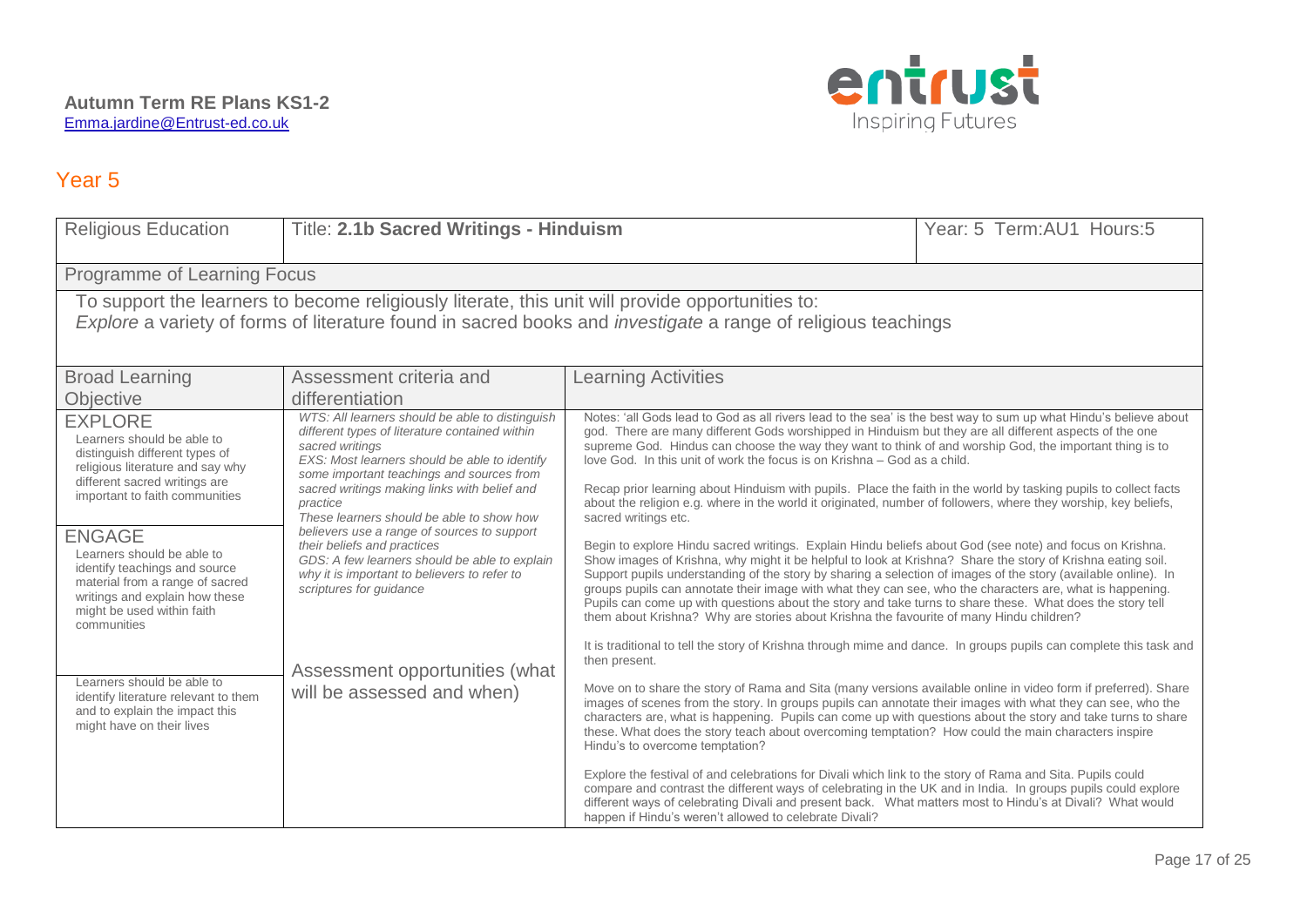

| <b>Religious Education</b>                                                                                                                                                                                                                                                            | Title: 2.3a Peace                                                                                                                                                                                                                                                                                                                                                           |                                                                                                                                                                                                                                                                                                                                                                                                                                                                                                                                                                                                                                                                                                                                                                                                                                                                                                                                                                                                                                                                                                      | Year:5 Term: AU2 Hours:5 |
|---------------------------------------------------------------------------------------------------------------------------------------------------------------------------------------------------------------------------------------------------------------------------------------|-----------------------------------------------------------------------------------------------------------------------------------------------------------------------------------------------------------------------------------------------------------------------------------------------------------------------------------------------------------------------------|------------------------------------------------------------------------------------------------------------------------------------------------------------------------------------------------------------------------------------------------------------------------------------------------------------------------------------------------------------------------------------------------------------------------------------------------------------------------------------------------------------------------------------------------------------------------------------------------------------------------------------------------------------------------------------------------------------------------------------------------------------------------------------------------------------------------------------------------------------------------------------------------------------------------------------------------------------------------------------------------------------------------------------------------------------------------------------------------------|--------------------------|
| Programme of Learning Focus                                                                                                                                                                                                                                                           |                                                                                                                                                                                                                                                                                                                                                                             |                                                                                                                                                                                                                                                                                                                                                                                                                                                                                                                                                                                                                                                                                                                                                                                                                                                                                                                                                                                                                                                                                                      |                          |
| To support the learners to become religiously literate, this unit will provide opportunities to:<br>Explore the symbolic use of a wide range of objects, sounds, visual images, actions and gestures and make suggestions as to the intended meaning they might<br>have for believers |                                                                                                                                                                                                                                                                                                                                                                             |                                                                                                                                                                                                                                                                                                                                                                                                                                                                                                                                                                                                                                                                                                                                                                                                                                                                                                                                                                                                                                                                                                      |                          |
| <b>Broad Learning</b>                                                                                                                                                                                                                                                                 | Assessment criteria and                                                                                                                                                                                                                                                                                                                                                     | <b>Learning Activities</b>                                                                                                                                                                                                                                                                                                                                                                                                                                                                                                                                                                                                                                                                                                                                                                                                                                                                                                                                                                                                                                                                           |                          |
| Objective                                                                                                                                                                                                                                                                             | differentiation                                                                                                                                                                                                                                                                                                                                                             |                                                                                                                                                                                                                                                                                                                                                                                                                                                                                                                                                                                                                                                                                                                                                                                                                                                                                                                                                                                                                                                                                                      |                          |
| <b>EXPLORE</b><br>Learners should be able to<br>identify, compare and contrast a<br>range of symbolism used in faith<br>communities                                                                                                                                                   | WTS: All pupils should be able to suggest<br>ways in which people show that peace is<br>important to them and identify examples of<br>symbolism used by faith communities                                                                                                                                                                                                   | What is peace?<br>Show pupils some works of art and symbols that show peace. Can pupils rank them in order of which<br>expresses peace the most to them. What links can be made between the pictures? What do they all have to<br>say about peace? Discuss a peaceful place, a peaceful time, people who bring peace. Where do you go to be<br>at peace, or your parent/s? Write a poem called My Peaceful Place.                                                                                                                                                                                                                                                                                                                                                                                                                                                                                                                                                                                                                                                                                    |                          |
| <b>ENGAGE</b><br>Learners should be able to<br>identify beliefs expressed through<br>the use of symbolism and explain<br>why it might be important to<br>believers                                                                                                                    | EXS: Most pupils should be able to give<br>examples of ways in which people actively<br>seek peace making links between beliefs,<br>sources and the use of symbolism in faith<br>communities<br>GDS: Some pupils should be able to<br>demonstrate how seeking peace may involve<br>moral choices and compare and contrast the<br>use of symbolism within and between faiths | Blessed are the peacemakers - Mt 5 <sup>9</sup> . Begin with this phrase as a caption, showing it above a picture of<br>soldiers. Who is a peacemaker? Discuss that peace is a key character trait for Christians and explain Jesus<br>demonstrated this in his life and Christians try to follow his example. Explore the Christian idea of the gift of<br>peace, and extend the idea to the Jewish shalom. Ask a member of a local church to describe the passing /<br>sharing of the peace or to explain the meaning to them of the phrase The peace of the Lord be with you.<br>Explore the work of 'Christian peacemakers today'. Is the way to peace always peaceful? Pupils can sum up<br>the learning by explaining why peace is important to a Christian, how peace is demonstrated in church and<br>how peace is demonstrated by Christians in everyday life.<br>Explore the National Memorial Arboretum, the work that they do and some of their memorials. How is it a place<br>of peace and remembrance. Explore what three religions say about Peace: Hinduism: Ahimsa – non-violence, |                          |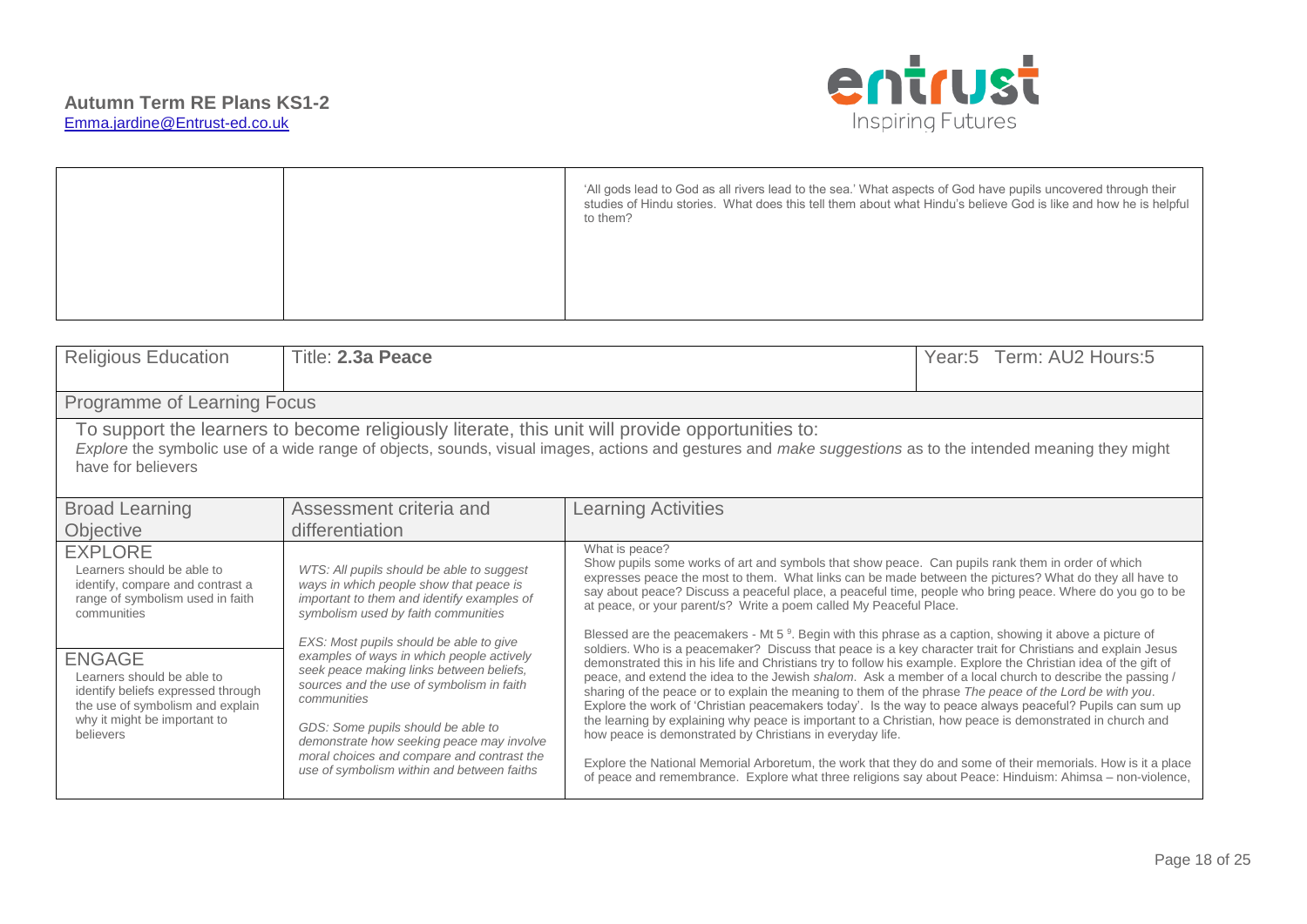

| <b>REFLECT</b><br>Learners should be able to<br>identify ways in which they might<br>express their own values<br>symbolically and consider the<br>consequences of showing | Assessment opportunities (what<br>will be assessed and when) | comes from strength, and strength is from God, not man. Ahimsa always comes from within. Islam: do not<br>take life - which Allah has made sacred - except for a just cause. Christians: Blessed are the peacemakers.<br>Complete a venn diagram to show similarities and differences between the three faiths. Design a new<br>memorial for the national memorial arboretum to commemorate and celebrate the work of soldiers from one of<br>the three faiths. Present to the class explaining the symbolism they have used, its link to the religion and<br>where this memorial should be placed.                                                                                                                                                                                                                                                                                                                                                                                    |
|---------------------------------------------------------------------------------------------------------------------------------------------------------------------------|--------------------------------------------------------------|----------------------------------------------------------------------------------------------------------------------------------------------------------------------------------------------------------------------------------------------------------------------------------------------------------------------------------------------------------------------------------------------------------------------------------------------------------------------------------------------------------------------------------------------------------------------------------------------------------------------------------------------------------------------------------------------------------------------------------------------------------------------------------------------------------------------------------------------------------------------------------------------------------------------------------------------------------------------------------------|
| commitment in this way                                                                                                                                                    |                                                              | Tell the story of Sadako Sasaki and her cranes for peace.<br>(http://www.cnduk.org/images/stories/peaceed/Sadako's%20Cranes%20for%20Peace_new.pdf)<br>There is now a memorial to Sadako at Hiroshima. Written on Sadako's statue are the words: This is our cry,<br>This is our prayer: To create peace in the world. Many, many people visit the statue to think about this<br>message. Pupils can make their own cranes using origami teckniques and either hang them up in school or<br>send them to Hiroshima to be put at the Children's Peace Monument:<br>Peace Promotion Division The City of Hiroshima 1-5 Nakajima-cho Naka-ku, Hiroshima 730-0811 Japan<br>(Please make sure your teacher fills out a registration form on the Hiroshima Peace Museum Website.)<br>Pupils could use persuasive writing to encourage other classes to also make a crane for peace. They could<br>write out instructions about how to make a crane and then teach someone from another class. |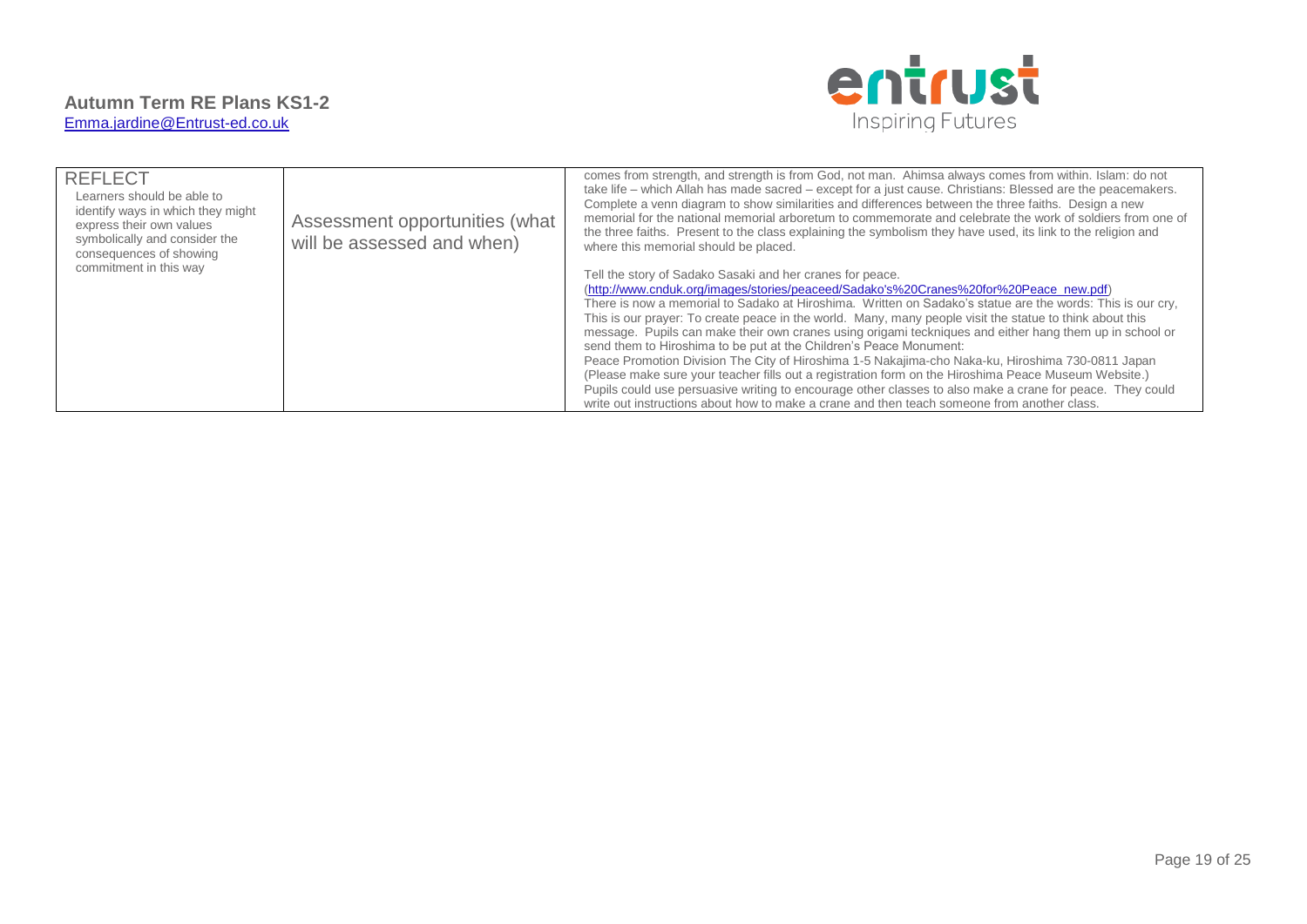

| <b>Religious Education</b>                                                                                                                                                                                                                                                                                                                                                          | Title: 2.6b COMMITMENT                                                                                                                                                                                                                                                                                                                                                                                                                                                                                                                                 |                                                                                                                                                                                                                                                                                                                                                                                                                                                                                                                                                                                                                                                                                                                                                                                                                                                                                                                                                                                                                                                                                                                                                                                                                                                                                                                                                                                           | Year:6 Term:AU1 Hours:5 |
|-------------------------------------------------------------------------------------------------------------------------------------------------------------------------------------------------------------------------------------------------------------------------------------------------------------------------------------------------------------------------------------|--------------------------------------------------------------------------------------------------------------------------------------------------------------------------------------------------------------------------------------------------------------------------------------------------------------------------------------------------------------------------------------------------------------------------------------------------------------------------------------------------------------------------------------------------------|-------------------------------------------------------------------------------------------------------------------------------------------------------------------------------------------------------------------------------------------------------------------------------------------------------------------------------------------------------------------------------------------------------------------------------------------------------------------------------------------------------------------------------------------------------------------------------------------------------------------------------------------------------------------------------------------------------------------------------------------------------------------------------------------------------------------------------------------------------------------------------------------------------------------------------------------------------------------------------------------------------------------------------------------------------------------------------------------------------------------------------------------------------------------------------------------------------------------------------------------------------------------------------------------------------------------------------------------------------------------------------------------|-------------------------|
| Programme of Learning Focus                                                                                                                                                                                                                                                                                                                                                         |                                                                                                                                                                                                                                                                                                                                                                                                                                                                                                                                                        |                                                                                                                                                                                                                                                                                                                                                                                                                                                                                                                                                                                                                                                                                                                                                                                                                                                                                                                                                                                                                                                                                                                                                                                                                                                                                                                                                                                           |                         |
| To support the learners to become religiously literate, this unit will provide opportunities to:<br>Investigate ceremonies associated with joining or belonging to a faith community and talk about the meaning of commitment                                                                                                                                                       |                                                                                                                                                                                                                                                                                                                                                                                                                                                                                                                                                        |                                                                                                                                                                                                                                                                                                                                                                                                                                                                                                                                                                                                                                                                                                                                                                                                                                                                                                                                                                                                                                                                                                                                                                                                                                                                                                                                                                                           |                         |
| <b>Broad Learning</b>                                                                                                                                                                                                                                                                                                                                                               | Assessment criteria and                                                                                                                                                                                                                                                                                                                                                                                                                                                                                                                                | <b>Learning Activities</b>                                                                                                                                                                                                                                                                                                                                                                                                                                                                                                                                                                                                                                                                                                                                                                                                                                                                                                                                                                                                                                                                                                                                                                                                                                                                                                                                                                |                         |
| Objective                                                                                                                                                                                                                                                                                                                                                                           | differentiation<br>WTS: All learners should be able to identify                                                                                                                                                                                                                                                                                                                                                                                                                                                                                        | What does it mean to make a commitment?                                                                                                                                                                                                                                                                                                                                                                                                                                                                                                                                                                                                                                                                                                                                                                                                                                                                                                                                                                                                                                                                                                                                                                                                                                                                                                                                                   |                         |
| <b>EXPLORE</b><br>Learners should be able to<br>describe what happens at a<br>ceremony associated with joining<br>or belonging to a faith community<br>and explain why people might<br>choose to join<br><b>ENGAGE</b><br>Learners should be able to<br>explain the meaning of a joining<br>ceremony for believers and<br>explain the impact of commitment<br>on their future lives | ideas, values or groups to which they and<br>people of faith are committed<br>EXS: Most learners should be able to explain<br>what this means about the choices they and<br>people of faith make in their everyday lives<br>These learners should be able to explain the<br>impact this has on their life and on the lives of<br>the people who are committed to a faith<br>GDS: A few learners should be able to identify<br>the consequences for themselves and people<br>of faith, of making a commitment to particular<br>values, groups or causes | Explore the word commitment. What does it mean and what does it mean and how are commitments<br>demonstrated? Take 5 characters from fiction or media (e.g. Harry Potter, Bart Simpson)<br>and decide what their top five commitments would be. Ask pupils to come up with 5 things they are committed<br>to and 5 things they aren't committed too. Discuss their ideas. Discuss why for some people religious<br>commitments might be important. Select the commitments that they think they will have to make and the<br>responsibilities they will bring and make an individual chart. How do they hope to be responsible adults? Why<br>is it important for adults to be serious about their responsibilities? What are the benefits of commitments and<br>responsibilities? What are they looking forward to?<br>Talk about the responsibilities which people have when they become adults.<br>For example: Brainstorm some of the things which you cannot do as a 10/11 year but which you will be able to<br>do when you are an adult. Talk about the things they are looking forward to doing when they are grown up.<br>List the responsibilities that go with the good things and the privileges. What makes the difference between<br>someone who is growing up and someone who is an adult? What are the good things about being an adult and<br>what are the disadvantages? |                         |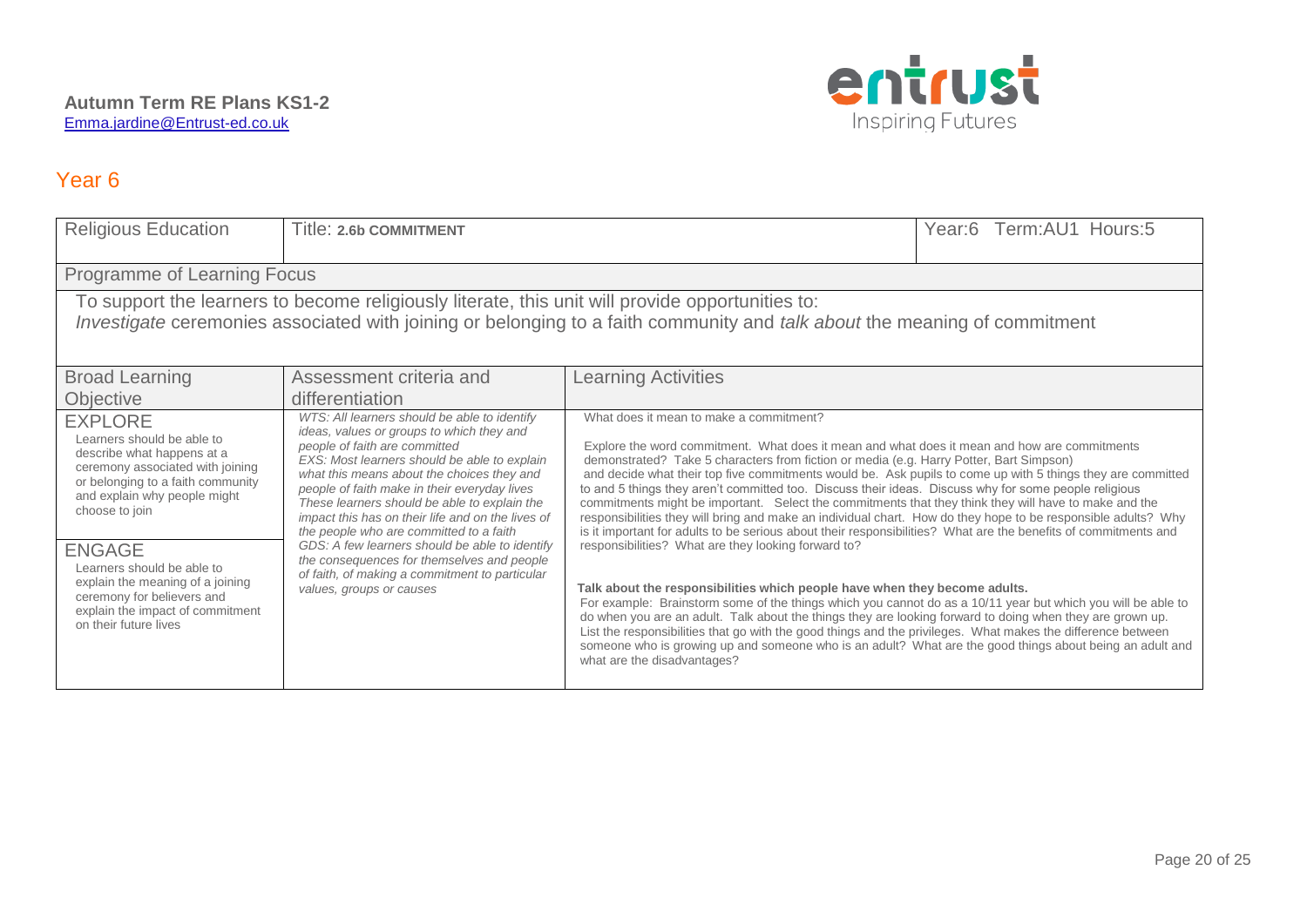

| <b>REFLECT</b><br>Learners should be able to talk<br>about personal values and<br>commitments and the impact that<br>these have on their own lives and<br>the lives of people around them. | Assessment opportunities (what<br>will be assessed and when) | Group research tasks:<br>Find out what happens at a Jewish Bar or Bat Mitzvah<br>Find out what happens at a Christian Confirmation ceremony<br>Pupils could use books and ICT to research each ceremony and prepare to present back. What happens,<br>important beliefs, promises made, special items etc.<br>Discuss the fact that the young person now has responsibility for their own faith and must do all the things that<br>are required of them. How much of a challenge would this be?<br>What about your commitments?<br>Discuss what their own lives might be like, recap what commitments they might make and what responsibilities<br>they might have<br>Design your own coming-of-age ritual<br>Apart from graduation after university the educational system rarely provides a significant passage ritual. Some<br>schools/families are now creating their own. These could incorporate a number of elements:<br>Contact with the natural environment: One or more days spent in nature, experiencing isolation,<br>beauty and grandeur.<br>A test of strength, self-discipline, and endurance: a fast, a difficult task etc.<br>A complete physical withdrawal from the pressures of life.<br>Public recognition: An "announcement, ceremony or gathering with family and friends" to<br>acknowledge the person's new status.<br>Symbolic representations: Some object that symbolizes the person's new status: a totem, ring, etc. |
|--------------------------------------------------------------------------------------------------------------------------------------------------------------------------------------------|--------------------------------------------------------------|-----------------------------------------------------------------------------------------------------------------------------------------------------------------------------------------------------------------------------------------------------------------------------------------------------------------------------------------------------------------------------------------------------------------------------------------------------------------------------------------------------------------------------------------------------------------------------------------------------------------------------------------------------------------------------------------------------------------------------------------------------------------------------------------------------------------------------------------------------------------------------------------------------------------------------------------------------------------------------------------------------------------------------------------------------------------------------------------------------------------------------------------------------------------------------------------------------------------------------------------------------------------------------------------------------------------------------------------------------------------------------------------------------------------------------------------------------|
|                                                                                                                                                                                            |                                                              | In groups pupils could plan a coming of age ceremony for the end of year 6 it could even be carried out!                                                                                                                                                                                                                                                                                                                                                                                                                                                                                                                                                                                                                                                                                                                                                                                                                                                                                                                                                                                                                                                                                                                                                                                                                                                                                                                                            |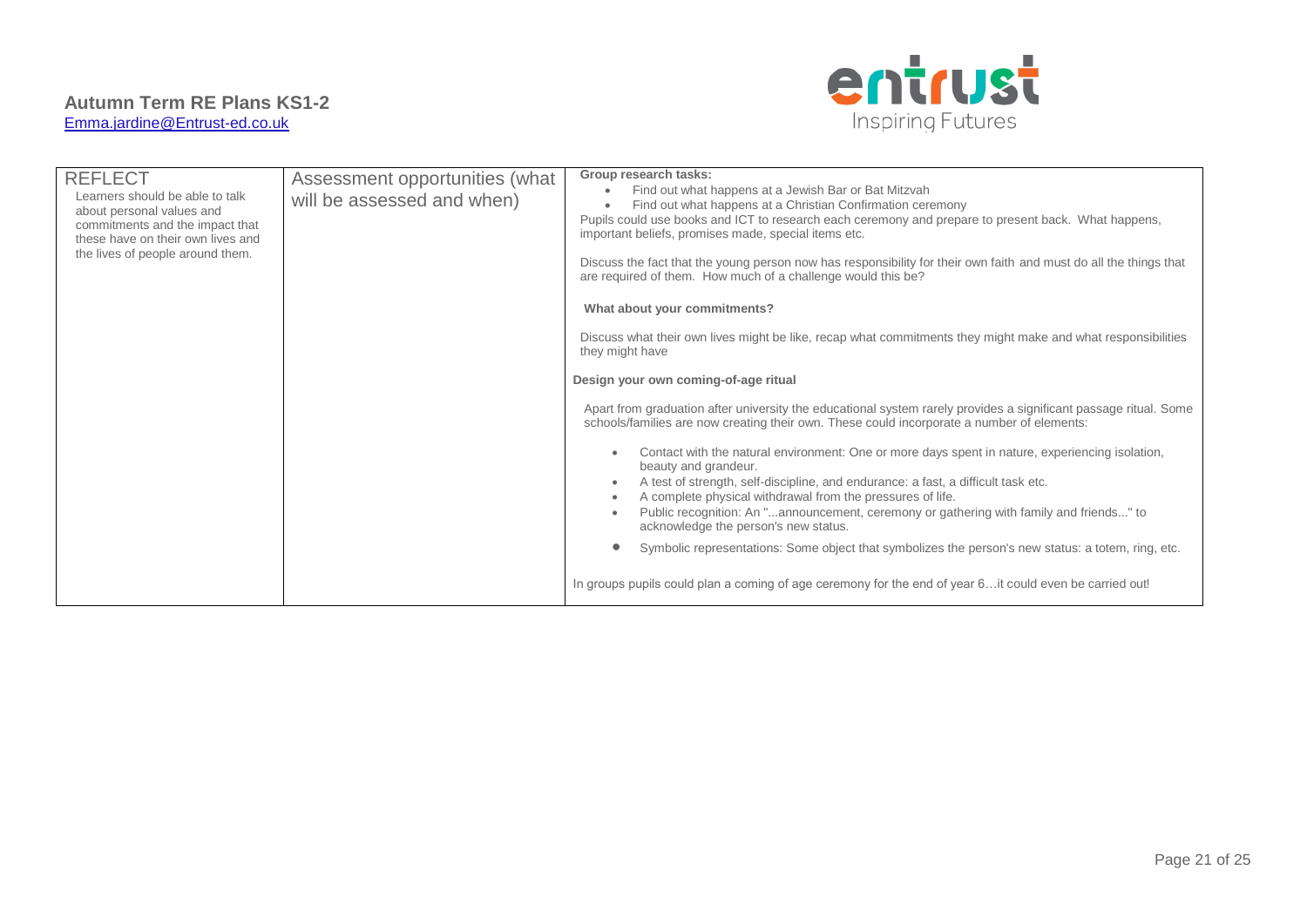

| <b>Religious Education</b>                                                                                                                                                                                                                                                                                                                                                                                                                                                                                                            | Title: 2.3b Words of Wisdom                                                                                                                                                                                                                                                                                                                                                                                                                                            | Year: 6 Term: AU2 Hours: 5                                                                                                                                                                                                                                                                                                                                                                                                                                                                                                                                                                                                                                                                                                                                                                                                                                                                                                                                                                                                                                                                                                                                                                                                                                                                                                                                                                                                                                                                                                                                                                                                                                                                                                                                                                                                                                                                                                                                                                    |  |  |  |  |  |  |
|---------------------------------------------------------------------------------------------------------------------------------------------------------------------------------------------------------------------------------------------------------------------------------------------------------------------------------------------------------------------------------------------------------------------------------------------------------------------------------------------------------------------------------------|------------------------------------------------------------------------------------------------------------------------------------------------------------------------------------------------------------------------------------------------------------------------------------------------------------------------------------------------------------------------------------------------------------------------------------------------------------------------|-----------------------------------------------------------------------------------------------------------------------------------------------------------------------------------------------------------------------------------------------------------------------------------------------------------------------------------------------------------------------------------------------------------------------------------------------------------------------------------------------------------------------------------------------------------------------------------------------------------------------------------------------------------------------------------------------------------------------------------------------------------------------------------------------------------------------------------------------------------------------------------------------------------------------------------------------------------------------------------------------------------------------------------------------------------------------------------------------------------------------------------------------------------------------------------------------------------------------------------------------------------------------------------------------------------------------------------------------------------------------------------------------------------------------------------------------------------------------------------------------------------------------------------------------------------------------------------------------------------------------------------------------------------------------------------------------------------------------------------------------------------------------------------------------------------------------------------------------------------------------------------------------------------------------------------------------------------------------------------------------|--|--|--|--|--|--|
| Programme of Learning Focus                                                                                                                                                                                                                                                                                                                                                                                                                                                                                                           |                                                                                                                                                                                                                                                                                                                                                                                                                                                                        |                                                                                                                                                                                                                                                                                                                                                                                                                                                                                                                                                                                                                                                                                                                                                                                                                                                                                                                                                                                                                                                                                                                                                                                                                                                                                                                                                                                                                                                                                                                                                                                                                                                                                                                                                                                                                                                                                                                                                                                               |  |  |  |  |  |  |
| To support the learners to become religiously literate, this unit will provide opportunities to:<br>Explore the meaning of stories drawn from religious sources and reflect on the significance of key words, phrase or expressions                                                                                                                                                                                                                                                                                                   |                                                                                                                                                                                                                                                                                                                                                                                                                                                                        |                                                                                                                                                                                                                                                                                                                                                                                                                                                                                                                                                                                                                                                                                                                                                                                                                                                                                                                                                                                                                                                                                                                                                                                                                                                                                                                                                                                                                                                                                                                                                                                                                                                                                                                                                                                                                                                                                                                                                                                               |  |  |  |  |  |  |
| <b>Broad Learning</b><br>Objective                                                                                                                                                                                                                                                                                                                                                                                                                                                                                                    | Assessment criteria and<br>differentiation                                                                                                                                                                                                                                                                                                                                                                                                                             | <b>Learning Activities</b>                                                                                                                                                                                                                                                                                                                                                                                                                                                                                                                                                                                                                                                                                                                                                                                                                                                                                                                                                                                                                                                                                                                                                                                                                                                                                                                                                                                                                                                                                                                                                                                                                                                                                                                                                                                                                                                                                                                                                                    |  |  |  |  |  |  |
| <b>EXPLORE</b><br>Learners should be able to make<br>links between words, phrases and<br>stories of importance to faith<br>communities and say how these<br>reflect the ideas of believers<br><b>ENGAGE</b><br>Learners should be able to link<br>words, phrases and stories with<br>important beliefs and say what<br>impact these might have on the<br>lives of believers<br><b>REFLECT</b><br>Learners should be able to use<br>words, phrases and stories to<br>explore their personal values and<br>explain what influences them | WTS: All learners should be able to identify<br>significant words and stories and suggest what<br>they tell a believer about their faith<br>EXS: Some learners should be able to suggest<br>how these words, phrases and stories might<br>have a major impact on a believer's life<br>GDS: A few learners should be able to explain<br>how these stories might help believers to<br>make moral choices<br>Assessment opportunities (what<br>will be assessed and when) | <b>Stories with messages</b><br>What do we mean by stories with a message? Read a story with a message e.g. an Aesop fable. Circle time -<br>what was the message, are stories useful as guidance, why stories and not just a list of rules, are stories always<br>understood, when a poster be more effective than a story? Pupils could make a dust jacket for one of the stories<br>they have heard; design front cover and write a short blurb which describes the message.<br>In this unit of work pupils will explore several stories. For each story the following process of<br>exploration is useful:<br>share the story and explore meaning<br>$\bullet$<br>What place does the story have in the religion(s) we are studying/what is the key message?<br>How important is the story to believers/how might is encourage them to act?<br>$\bullet$<br>A practical task to sum up understanding e.g. a text to self (a connection between the story and your<br>$\bullet$<br>experience), text to a believer (a connection between the story and how a believer should put the<br>message into practice) text to world (a connection between the story and events in the real world) and<br>text to media (a connection between the story and something you've seen on TV, in a computer or<br>heard in a song)<br><b>Possible stories:</b><br>The Lost Sheep; Jesus calms a storm,<br>Bilal - the first muezzin, Prophet Muhammad and the thirsty camel<br>Angulimala and the Buddha<br>Abraham and Isaac<br>The formation of the Khalsa<br>What do wise words mean to you?<br>Ask pupils to imagine they were world leaders for a day. What message would they like to give the world? Is<br>there one group of people they would like to give a message to? What about a message for the class? School?<br>Country? Pupils could write their messages in a variety of ways e.g. scroll, a letter (which is really posted)<br>banner, video, decorated stone, class wall of wisdom |  |  |  |  |  |  |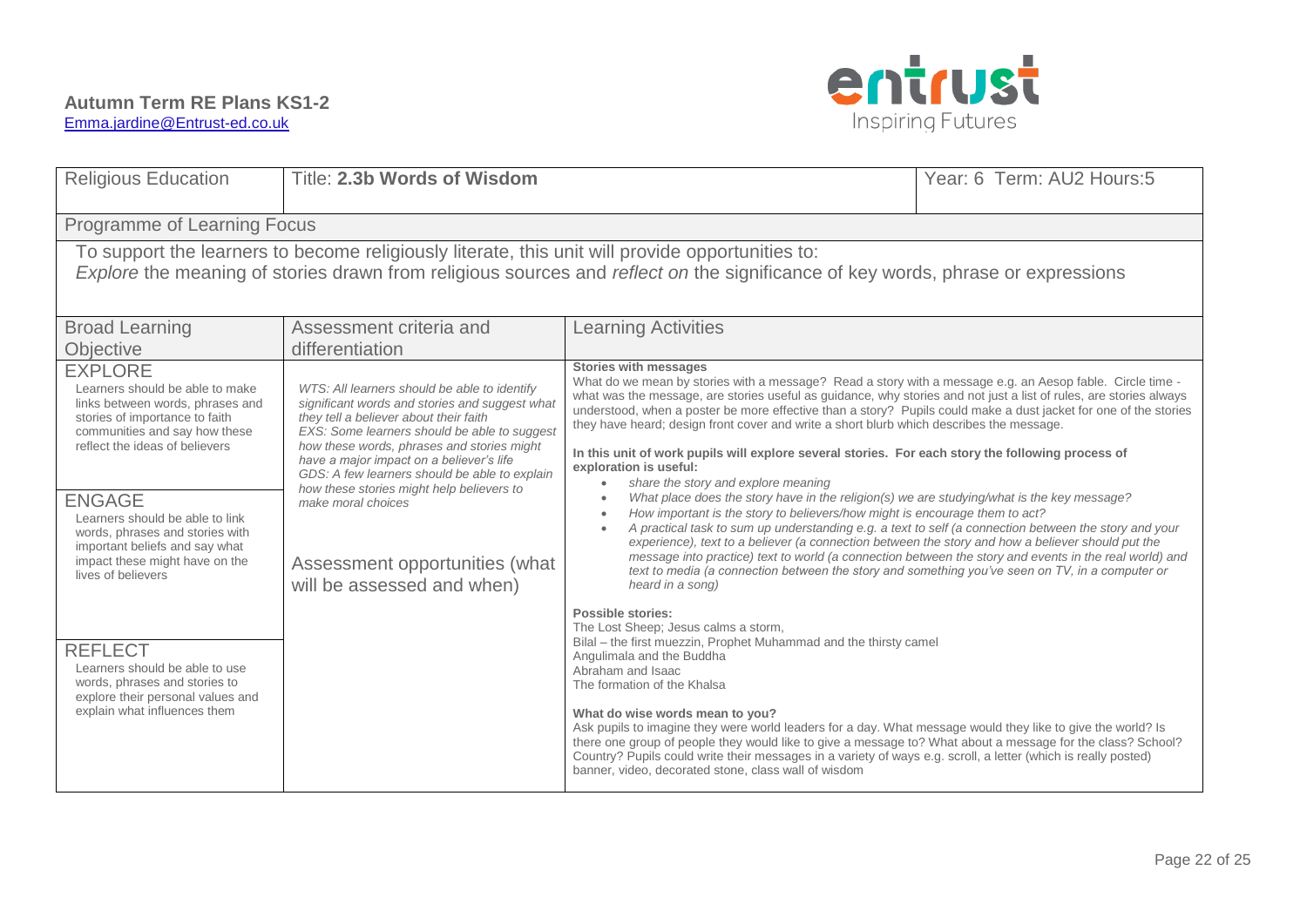

| <b>Blank plan:</b>                                                                                                                                                                                                      |                                                                                                                |                                                                      |  |  |  |  |  |  |  |  |
|-------------------------------------------------------------------------------------------------------------------------------------------------------------------------------------------------------------------------|----------------------------------------------------------------------------------------------------------------|----------------------------------------------------------------------|--|--|--|--|--|--|--|--|
| <b>Religious Education</b>                                                                                                                                                                                              | Title:                                                                                                         | Year: Term: Hours:                                                   |  |  |  |  |  |  |  |  |
| Programme of Learning Focus                                                                                                                                                                                             |                                                                                                                |                                                                      |  |  |  |  |  |  |  |  |
|                                                                                                                                                                                                                         | To support the learners to become religiously literate, this unit will provide opportunities to:               |                                                                      |  |  |  |  |  |  |  |  |
| <b>Broad Learning</b><br>Objective                                                                                                                                                                                      | <b>Learning Activities</b><br>Assessment criteria and<br>differentiation                                       |                                                                      |  |  |  |  |  |  |  |  |
| <b>EXPLORE</b><br>(religious content-what beliefs,<br>teachings, practices will you focus<br>on)<br><b>ENGAGE</b><br>(What does the religious content<br>mean to a believer, what important<br>questions will be asked) | What will pupils do and be<br>able to do to confirm their<br>learning?<br>How will all pupils be<br>stretched? | What activities are planned to develop a religiously literate pupil? |  |  |  |  |  |  |  |  |
| <b>REFLECT</b><br>(What has been learnt from this<br>topic and what might the wider<br>impact for society be)                                                                                                           | Assessment opportunities<br>(what will be assessed and<br>when)                                                |                                                                      |  |  |  |  |  |  |  |  |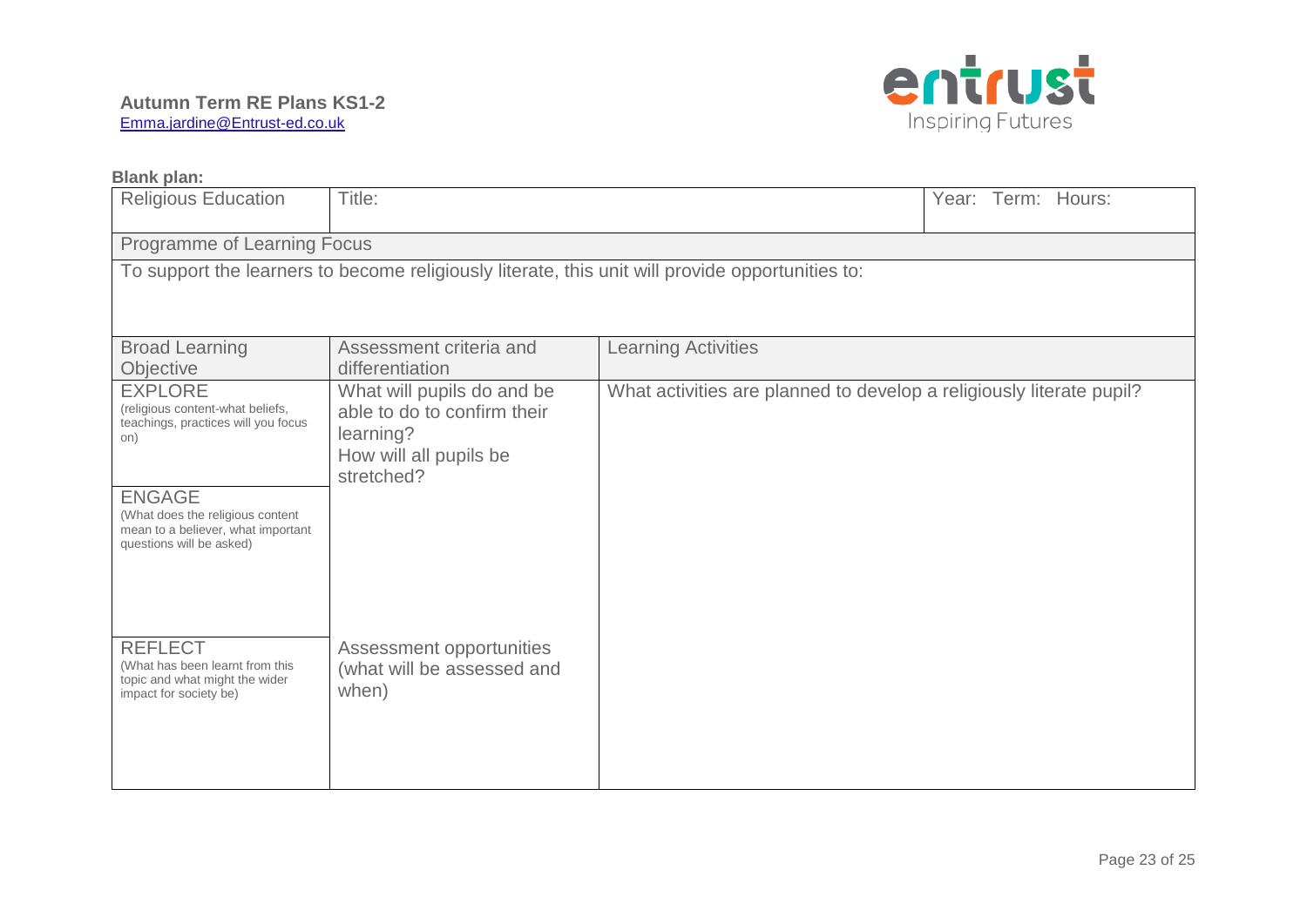

This is an example of a simple class record sheet for RE. It preserves the achievement profile across the three syllabus aims in each unit and can show progress over time. The mark sheet provides a space for a summary grade in each unit. It would be possible to allocate numbers and calculate averages to complete these summaries. However, this seems unnecessary and mechanistic. Summary grades should be assessed as a best fit judgement as the teacher takes everything into account. This is a better solution because the three assessment objectives may not be equally important/demanding. The teacher is best placed to assess and balance summary grades using their professional judgement of the pupil's achievement.

|              | Topic                 |            |            |                                         | Topic 2                              |                                        |                                               | Topic 3                                      |                  |                                |                                                                          | Topic 4                                                   |                                  |                                |                                                                                                                                                                                                                                                                                                                                                                                                                                                                                                                                 |                               |
|--------------|-----------------------|------------|------------|-----------------------------------------|--------------------------------------|----------------------------------------|-----------------------------------------------|----------------------------------------------|------------------|--------------------------------|--------------------------------------------------------------------------|-----------------------------------------------------------|----------------------------------|--------------------------------|---------------------------------------------------------------------------------------------------------------------------------------------------------------------------------------------------------------------------------------------------------------------------------------------------------------------------------------------------------------------------------------------------------------------------------------------------------------------------------------------------------------------------------|-------------------------------|
| <b>Names</b> | m<br>CD.              | m          |            | –<br>$\overline{\phantom{a}}$<br>⊸<br>– | m<br>∼<br>⌒<br>∽<br>$\check{ }$<br>- | m.<br>ىـــە<br>Ø,<br>ىـــە<br>$\sigma$ | 观<br>ቧ<br>$\overline{\overline{0}}$<br>C<br>∸ | S<br>$\overline{\phantom{0}}$<br>Š<br>⊸<br>ᅮ | П<br>⌒<br>∽<br>መ | ╖<br>ىـــ<br>G<br>$\circ$<br>ወ | --<br>∼<br>Φ<br>$\rightarrow$<br><b>Contract Contract</b><br>Φ<br>w<br>∸ | $\omega$<br>$\overline{\phantom{0}}$<br>≒<br>∖≑<br>⊸<br>ᆽ | m<br>⌒<br>-<br>⌒<br>$\mathbb{O}$ | m<br>$\circ$<br>eg<br>$\sigma$ | 刀<br>ወ<br>$\rightarrow$<br>$\frac{1}{2} \left( \frac{1}{2} \right) \left( \frac{1}{2} \right) \left( \frac{1}{2} \right) \left( \frac{1}{2} \right) \left( \frac{1}{2} \right) \left( \frac{1}{2} \right) \left( \frac{1}{2} \right) \left( \frac{1}{2} \right) \left( \frac{1}{2} \right) \left( \frac{1}{2} \right) \left( \frac{1}{2} \right) \left( \frac{1}{2} \right) \left( \frac{1}{2} \right) \left( \frac{1}{2} \right) \left( \frac{1}{2} \right) \left( \frac{1}{2} \right) \left( \frac$<br>$\mathbb{O}$<br>ぃ<br>∸ | $\overline{\Omega}$<br>≒<br>刀 |
| Jenny Blogs  | GDS                   | GDS        | <b>EXS</b> | ADS<br>טשט                              | <b>GDS</b>                           | <b>EXS</b>                             | EX                                            | <b>EXS</b>                                   |                  |                                |                                                                          |                                                           |                                  |                                |                                                                                                                                                                                                                                                                                                                                                                                                                                                                                                                                 |                               |
| Joe Blogs    | GDS                   | <b>EXS</b> | ---        | $\equiv$<br><b>EXC</b>                  | יתה?<br>∾∽<br>$\sim$ $\sim$          | $\equiv$<br><b>EXS</b>                 |                                               | <b>EXS</b>                                   |                  |                                |                                                                          |                                                           |                                  |                                |                                                                                                                                                                                                                                                                                                                                                                                                                                                                                                                                 |                               |
| Jamie Blogs  | $\sqrt{2}$<br>$\circ$ | <b>EXS</b> | $-$        | $- - -$                                 | <b>EXS</b>                           | <b>COMMENT</b>                         |                                               | <b>CONTRACTOR</b><br>. .                     |                  |                                |                                                                          |                                                           |                                  |                                |                                                                                                                                                                                                                                                                                                                                                                                                                                                                                                                                 |                               |

#### KEY

working at greater depth within the expected standard (GDS): pupils who are exceeding expectations will typically be providing evidence of achievement which consistently extends their learning beyond the confines of the task. They are working in ways which show deeper understanding and mastery and which are above the norm for their peer group. (showing greater vocabulary, understanding, explanation, complexity, originality, judgement)

working at the expected standard (EXS): Pupils who are meeting the expectations in full will typically be providing consistent evidence of achievement which shows that they have understood and confidently achieved the assessment criteria. They are working at a level which is appropriate for their peer group.

working towards the expected standard (WTS): pupils who have vet to meet the expectations in full will typically be providing evidence which is consistently less resolved and confident than their peer group.